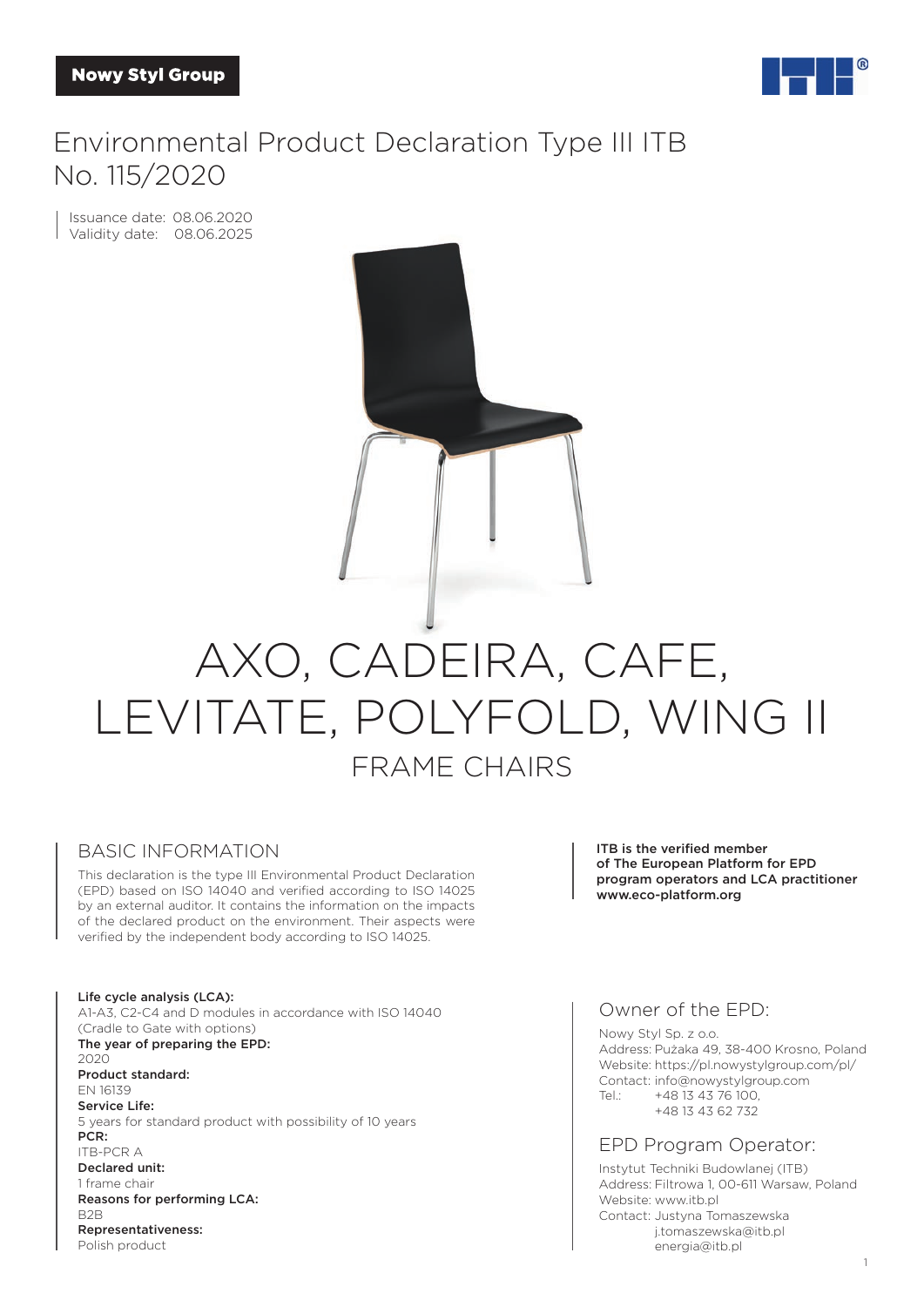



#### OUR COMPANY

We are a European manufacturer of furniture solutions for office and public spaces. Our unique business model allows us to provide clients with a comprehensive interior furnishing service, based on an in-depth analysis of the specificity and needs of the client, work efficiency and work organization, ergonomics and acoustics. Thanks to the company's experience as well as technological and production facilities, each offer is made to measure.

An understanding of customers' needs, innovation and an organisational culture open to change has led us to the position of a company in Europe, with sales revenues of over 380 million euro per year. We have our own international distribution network including local sales structure in 16 countries on all major European markets and the Middle East. Hiring local managers and employees, we reach clients adjusting our offer and providing professional service.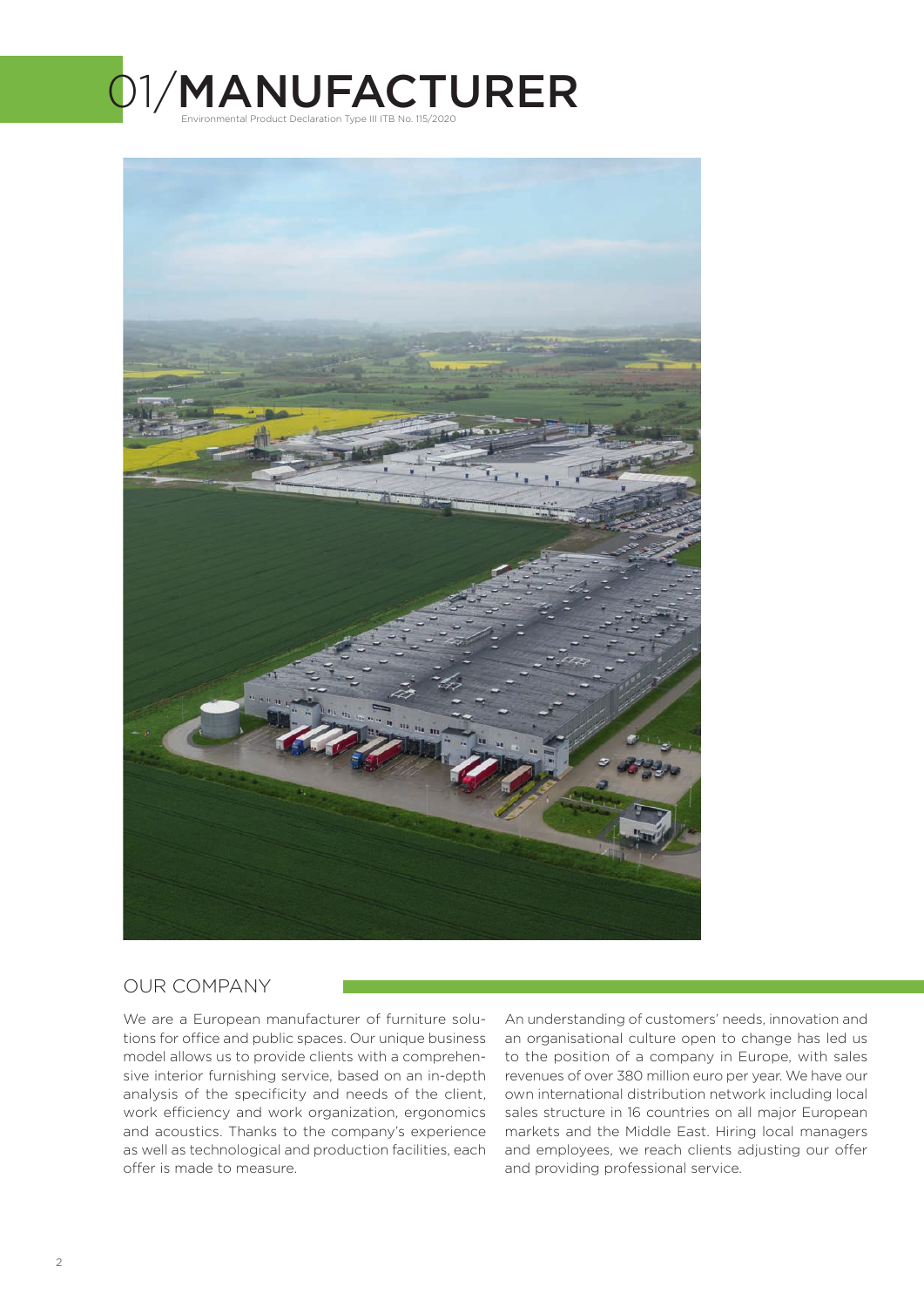# 01/MANUFACTURER Environmental Product Declaration Type III ITB No. 115/2020





This assessment applies to those located in Poland, in the region of Podkarpacie (4 plants) in Jasło and 1 in Rzepedź, with a floor area of nearly 100,000 m<sup>2</sup>, including a fully automated office furniture factory opened in 2014). In Jasło, the company has its own Research and Development Centre where it tests and develops innovative production technologies and product solutions.

We provide furniture for new office buildings, conference centres, cinemas, stadiums, music, sports and multi-functional facilities every day. Our list of references includes multinational corporations such as DS Smith, Honeywell, Deloitte and ABB, cultural institutions such as Polish National Radio Symphony Orchestra in Katowice and the Opera in Munich, as well as the stadiums in Poland and France in which European Football Champions hips were held in 2012 and 2016. Fans of the Football World Cup in Qatar in six out of seven stadiums now under construction for the event will also sit in our seats.

We offer a wide product portfolio adjusted to the needs and expectations of our clients. Our furniture solutions and our know-how in arranging modern offices are exhibited in the Office Inspiration Centre in Kraków, where we meet with clients, provide training and share inspiration. We also have 31 showrooms i.a. in Warsaw, London, Paris, Düsseldorf, Munich, Prague, Bratislava and Dubai.

We make our products in more than a dozen manufacturing plants equipped with cutting-edge technologies, located in Poland, Germany, France, Switzerland, Ukraine, Russia and Turkey.

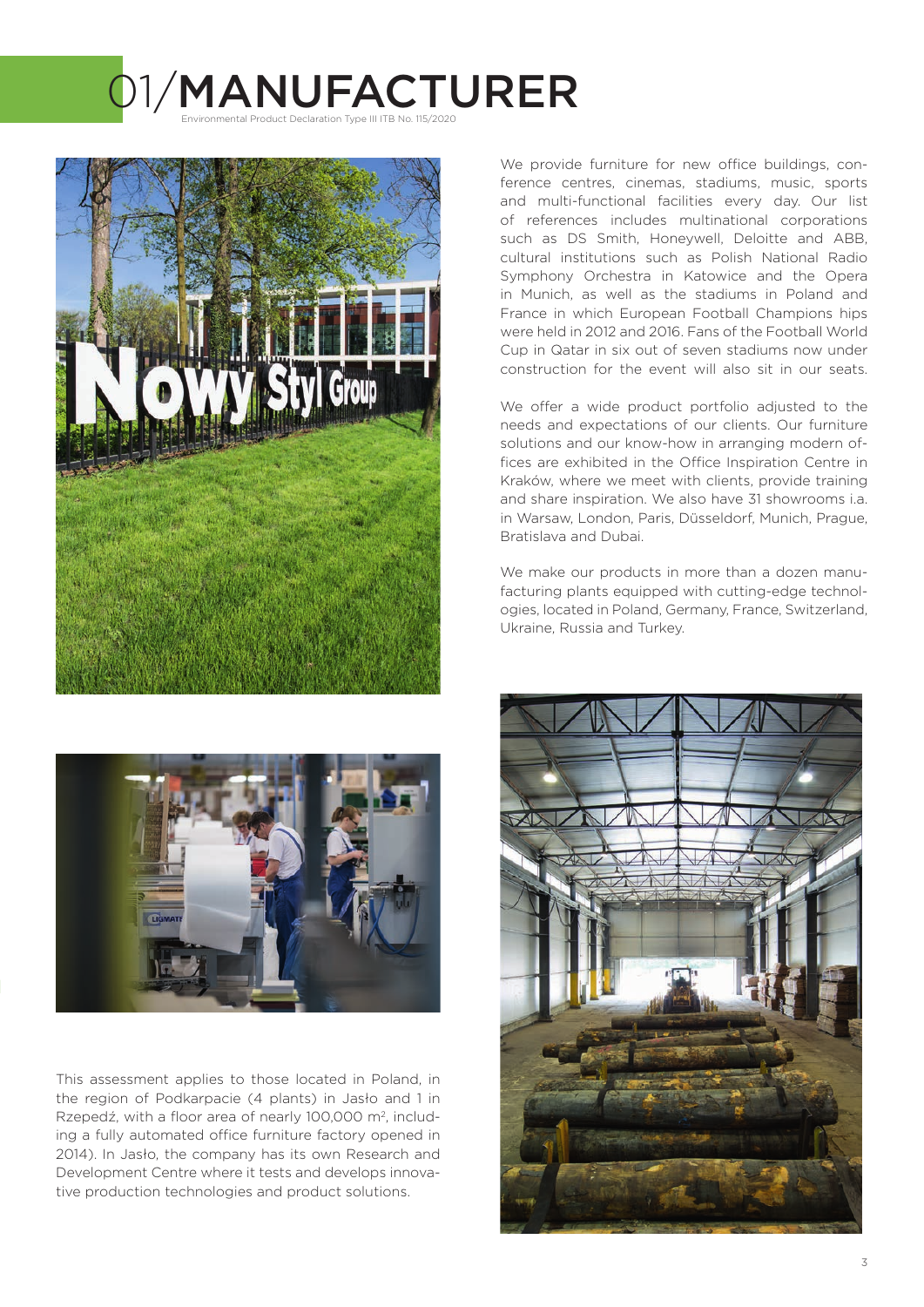2/PRODUCT DESCRIPTION Environmental Product Declaration Type III ITB No. 115/2020







#### FRAME CHAIRS AXO

FRAME VERSIONS: 4-leg, steel tube epoxy coated or chromium plated GLIDES: plastic or self-leveling, for hard or soft surfaces ARMRESTS (OPTIONAL): steel rod, plywood pad WRITING TABLET (OPTIONAL): beech plywood - stained, laminated or veneered SEAT AND BACKREST TYPES: Wooden shell - beech plywood shell Laminated shell – beech plywood shell, covered with laminate Veneered shell - beech plywood shell, covered with veneer Seat pad – beech plywood shell, with polyurethane foam seat pad Seat and backrest pad - beech plywood shell, with polyurethane foam seat pad and backrest pad

### **CERTIFICATES**

GS mark for selected configurations

### APPLICATIONS

Conference rooms, meeting rooms, public areas and as visitor chair in workplaces

### FRAME CHAIRS CADEIRA

Frame versions: 4-leg, chromium plated Glides: plastic or self-leveling or acoustic, for hard or soft surfaces Armrests (optional): integrated with the frame, beech plywood pad Writing tablet (optional): beech plywood - stained, laminated Seat and backrest types: Wooden shell - beech plywood shell Laminated shell – beech plywood shell, covered with laminate Seat pad – beech plywood shell, with polyurethane foam seat pad Seat and backrest pad - beech plywood shell, with polyurethane foam seat pad and backrest pad Upholstered front - beech plywood upholstered with polyurethane foam on front side Fully upholstered - beech plywood upholstered with polyurethane foam on both sides

### **CERTIFICATES**

GS mark

### APPLICATIONS

Conference rooms, meeting rooms, public areas and as visitor chair in workplaces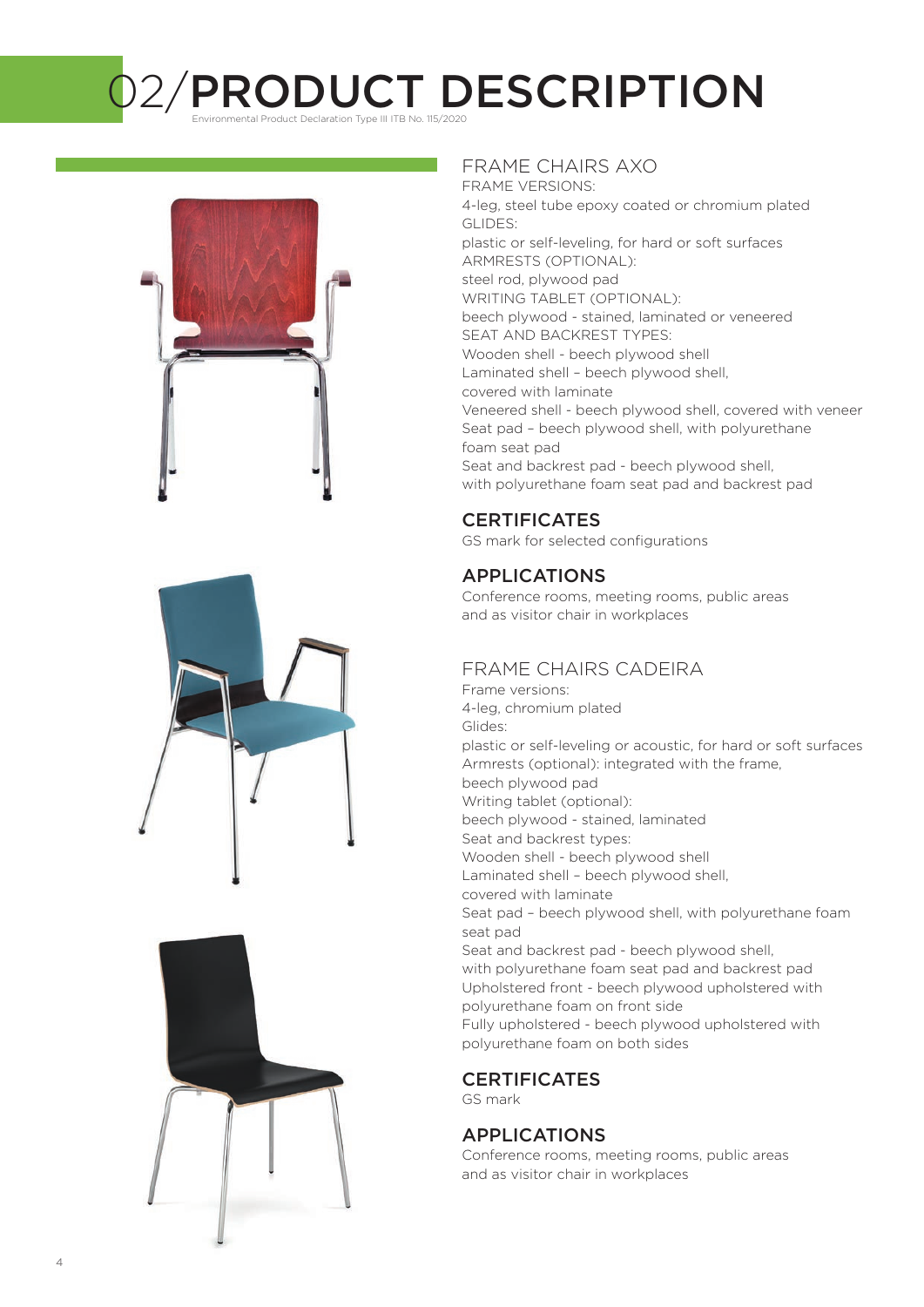O2/PRODUCT DESCRIPTION



#### FRAME CHAIRS CAFE

Frame versions: 4-leg, sled – steel tube, chromium plated or epoxy coated LGW – solid wood Glides: plastic, for hard or soft surfaces Armrests (optional): integrated with the frame, beech plywood pad Seat and backrest types: Wooden shell - beech plywood shell Laminated shell – beech plywood shell, covered with laminate Seat pad – beech plywood shell, with polyurethane foam seat pad Seat and backrest pad - beech plywood shell, with polyurethane foam seat pad and backrest pad Upholstered front - beech plywood upholstered with polyurethane foam on front side Fully upholstered - beech plywood upholstered with polyurethane foam on both sides

## **CERTIFICATES**

conformity with EN 16139

### APPLICATIONS

Conference rooms, meeting rooms, public areas and as visitor chair in workplaces

# FOLDABLE FRAME

CHAIRS POLYFOLD FRAME VERSIONS: 4-leg – steel tube, chromium plated or epoxy coated Glides – plastic SEAT TYPES: plastic construction PLUS – plastic construction with polyurethane seat pad BACKREST TYPES: plastic construction PLUS – plastic construction with polyurethane backrest pad

### **CERTIFICATES**

conformity with EN 16139

#### APPLICATIONS

Conference rooms, meeting rooms, public areas and as visitor chair in workplaces

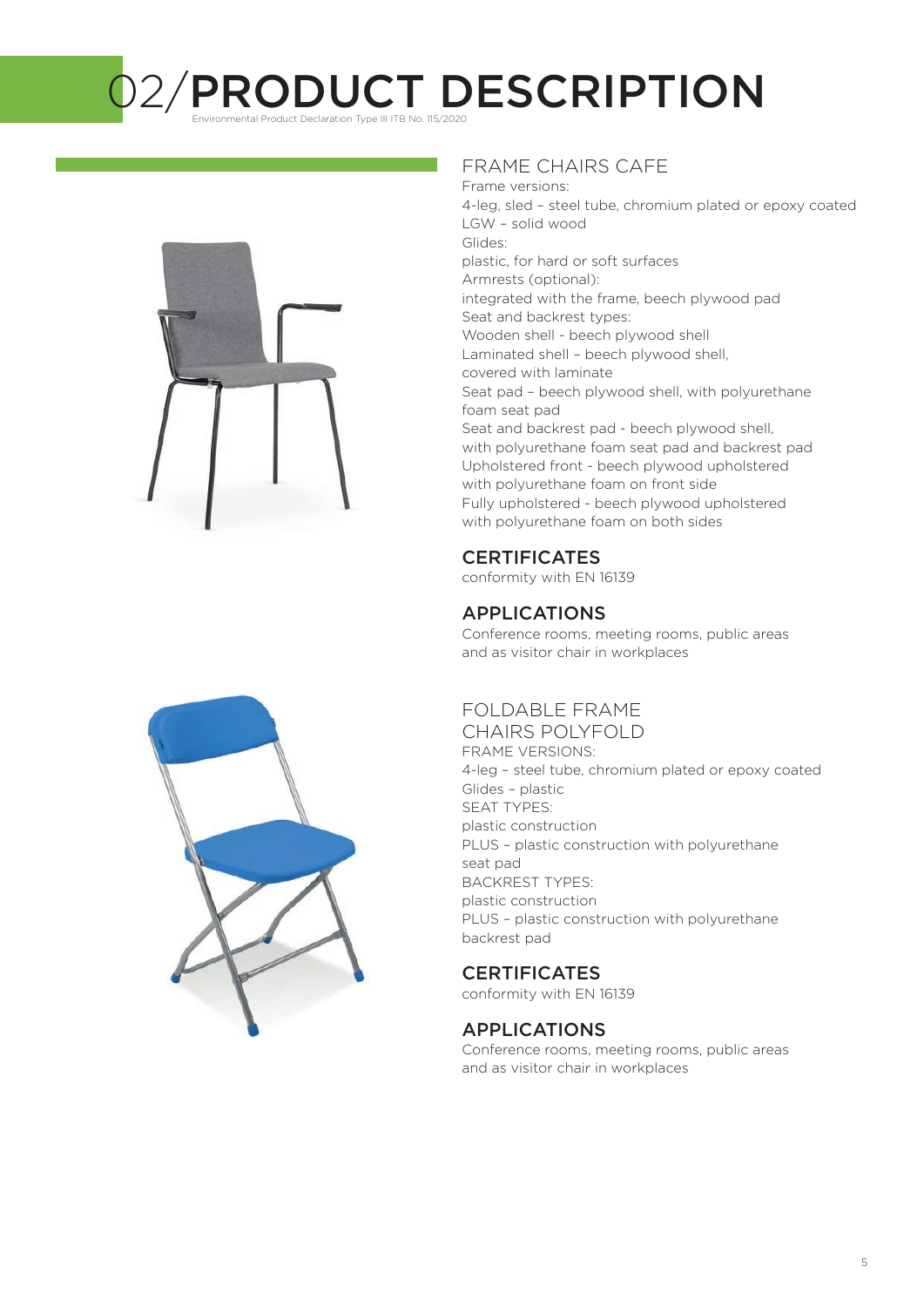O2/PRODUCT DESCRIPTION



#### FRAME CHAIRS WING II

FRAME VERSIONS: 4-leg, sled, cantilever – steel tube, chromium plated or epoxy coated GLIDES: plastic, for hard or soft surfaces ARMRESTS (OPTIONAL): integrated with the frame, beech plywood pad WRITING TABLET (OPTIONAL): beech plywood – stained or laminated SEAT AND BACKREST TYPES: Wooden shell – beech plywood shell Laminated shell – beech plywood shell, covered with laminate Seat pad – beech plywood shell, with polyurethane foam seat pad Seat and backrest pad – beech plywood shell, with polyurethane foam seat pad and backrest pad

#### **CERTIFICATES**

GS mark

#### APPLICATIONS

Conference and meeting rooms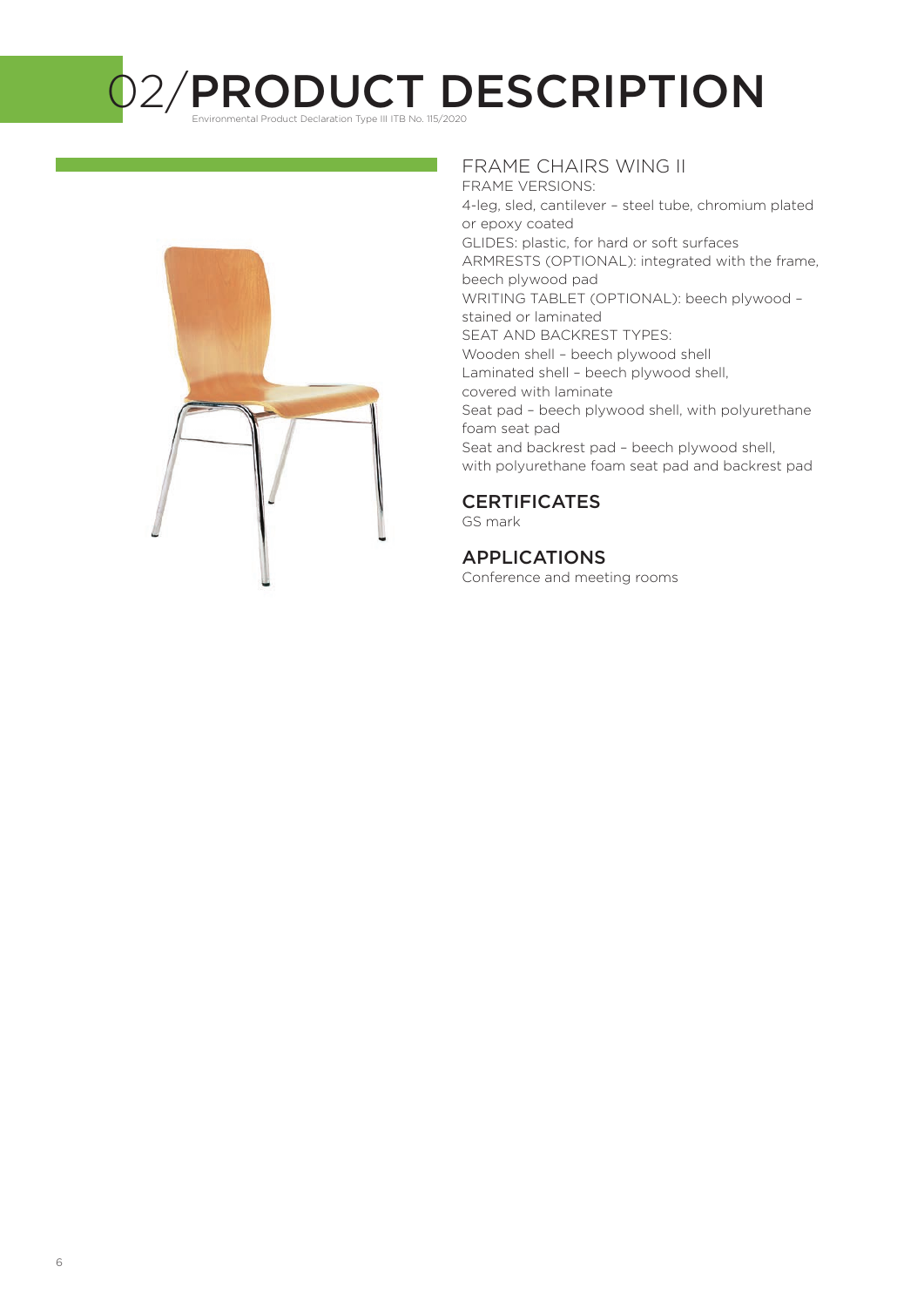# 02/PRODUCT DESCRIPTION

Environmental Product Declaration Type III ITB No. 115/2020









### LEVITATE STOOL:

BASE VERSIONS: "A-shape" solid wood legs FRAME: steel profile, epoxy coated GLIDES: plastic, for hard or soft surfaces

- 
- SEAT:
- Upholstered melamine faced chipboard with seat cushion
- Seat cushion beech plywood upholstered with polyurethane foam seat cushion

#### LEVITATE HOCKER

BASE VERSIONS: "A-shape" solid wood legs FRAME and FOOT BARS:

steel profile, epoxy coated GLIDES:

- plastic, for hard or soft surfaces SEAT:
- Upholstered melamine faced chipboard with seat cushion
- Seat cushion beech plywood upholstered with polyurethane foam seat cushion

#### LEVITATE BENCH

BASE VERSIONS: "A-shape" solid wood legs FRAME:

steel profile, epoxy coated

GLIDES:

plastic, for hard or soft surfaces SEAT:

- Upholstered melamine faced chipboard with seat cushion
- Seat cushion beech plywood upholstered with polyurethane foam seat cushion

### LEVITATE HIGH BENCH

BASE VERSIONS: "A-shape" solid wood legs FRAME and FOOT BARS: steel profile, epoxy coated GLIDES: plastic, for hard or soft surfaces SEAT:

- Upholstered melamine faced chipboard with seat cushion
- Seat cushion beech plywood upholstered with polyurethane foam

# **CERTIFICATES**

GS mark for selected configurations

### APPLICATIONS

Conference rooms, meeting rooms, public areas and as visitor chair in workplaces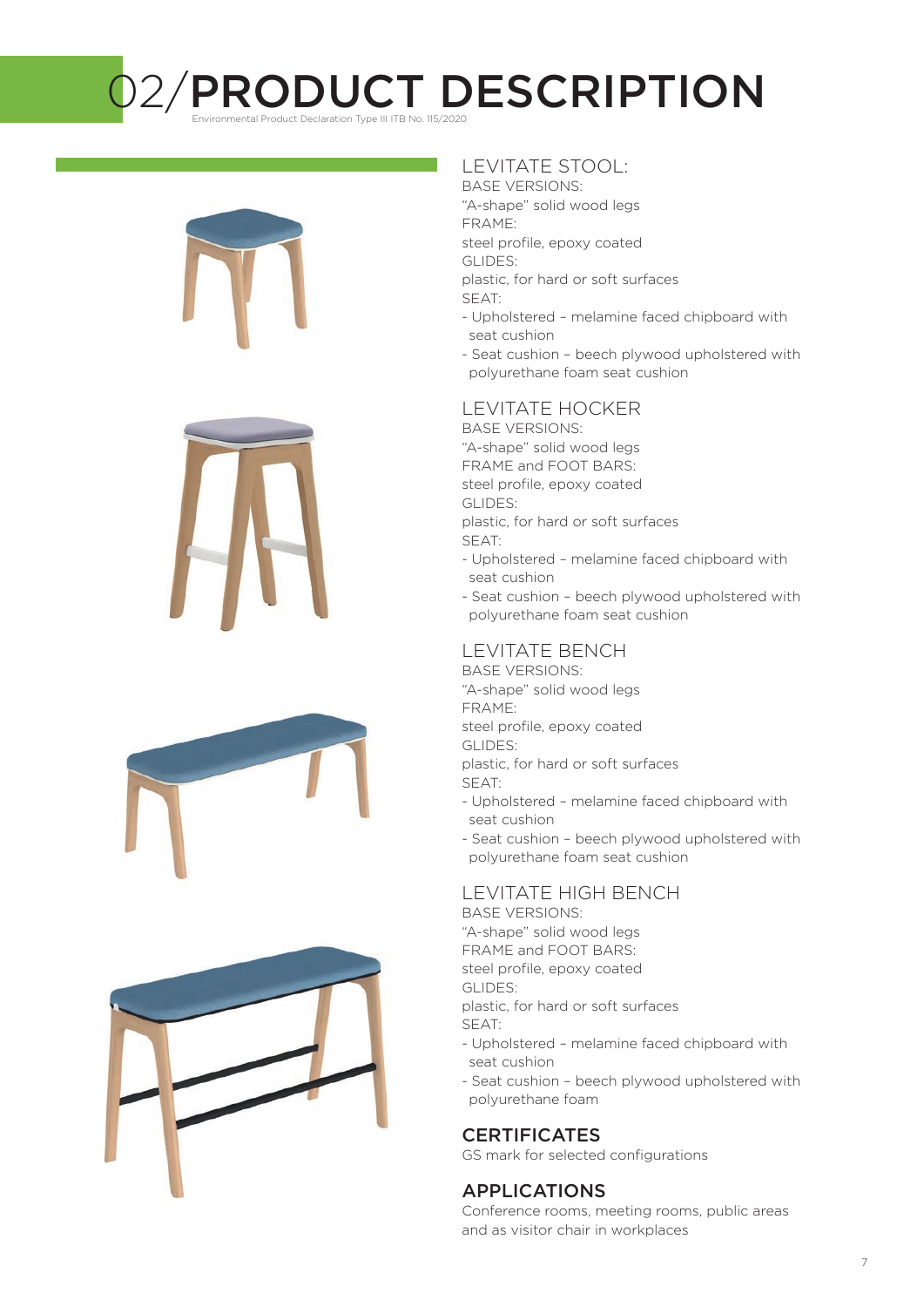Environmental Product Declaration Type III ITB No. 115/2020

#### GENERAL RULES APPLIED

As shown in the scheme of manufacturing on page 9 Nowy Styl Sp. z o.o. manufactures products in five factories in Poland. Three of them process purchased materials such as metal, plastic and wood into components. Then, the furniture and chair factories use those components, as well as purchased components to assemble products, which are then ready for distribution. Some of the components made in the wood factory are also sold as finished products.

#### ALLOCATION

The allocation rules used for this EPD are based on general ITB PCR A. Production of the frame chairs AXO, CADEIRA, CAFE, LEVITATE POLYFOLD, WING II is a line process carried out in five factories of Nowy Styl Sp. z o.o. located in Krosno and Rzepedź (Poland). Allocation was done on product mass basis. All impacts from raw materials extraction are allocated in A1 module of the LCA. 100% of impacts from the line production of Nowy Styl Sp. z o.o. were inventoried and were allocated to the frame chairs production as follows: AXO, CADEIRA, CAFE, LEVITATE POLYFOLD, WING II. Utilization of packaging material was taken into consideration. Module A2 includes transport of raw materials such as wood, polymers (PE, PA, PU, PET), steel elements, papers, additives, ancillary materials and packaging materials from their suppliers to Nowy Styl Sp. z o.o. in Krosno and in Rzepedź. Municipal wastes of factory were allocated to module A3. Energy supply was inventoried for whole factory and was allocated to the frame chairs AXO, CADEIRA, CAFE, LEVITATE POLYFOLD, WING II production. Emissions in the factory are measured and were allocated to module A3.

#### SYSTEM LIMITS

The life cycle analysis of the declared products covers "Product Stage", A1-A3, C2, C3, C4 and D modules (Cradle to Gate with options) accordance with ISO 14040 and ITB PCR A. The details of systems limits are provided in product technical report. All materials and energy consumption inventoried in factories and were included in calculation. In the assessment, all significant parameters from gathered production data are considered, i.e. all material used per formulation, utilized thermal energy, internal fuel and electric power consumption, direct production waste,

and all available emission measurements. It can be assumed that the total sum of omitted processes does not exceed 5% of all impact categories. Machines and facilities (capital goods) required for and during production are excluded, as is transportation of employees.

#### A1 AND A2 MODULES: RAW MATERIALS SUPPLY AND TRANSPORT

Wood, polymers ((i.a. PE, PA, PU, PET, PVC, PP, PES), aluminium, steel elements, papers, additives, ancillary materials and packaging materials come from Polish and foreign suppliers. Data on transport of the different products to the manufacturing plants is collected and modelled for factory by assessor. Means of transport include trucks. For calculation purposes Polish and European fuel averages are applied.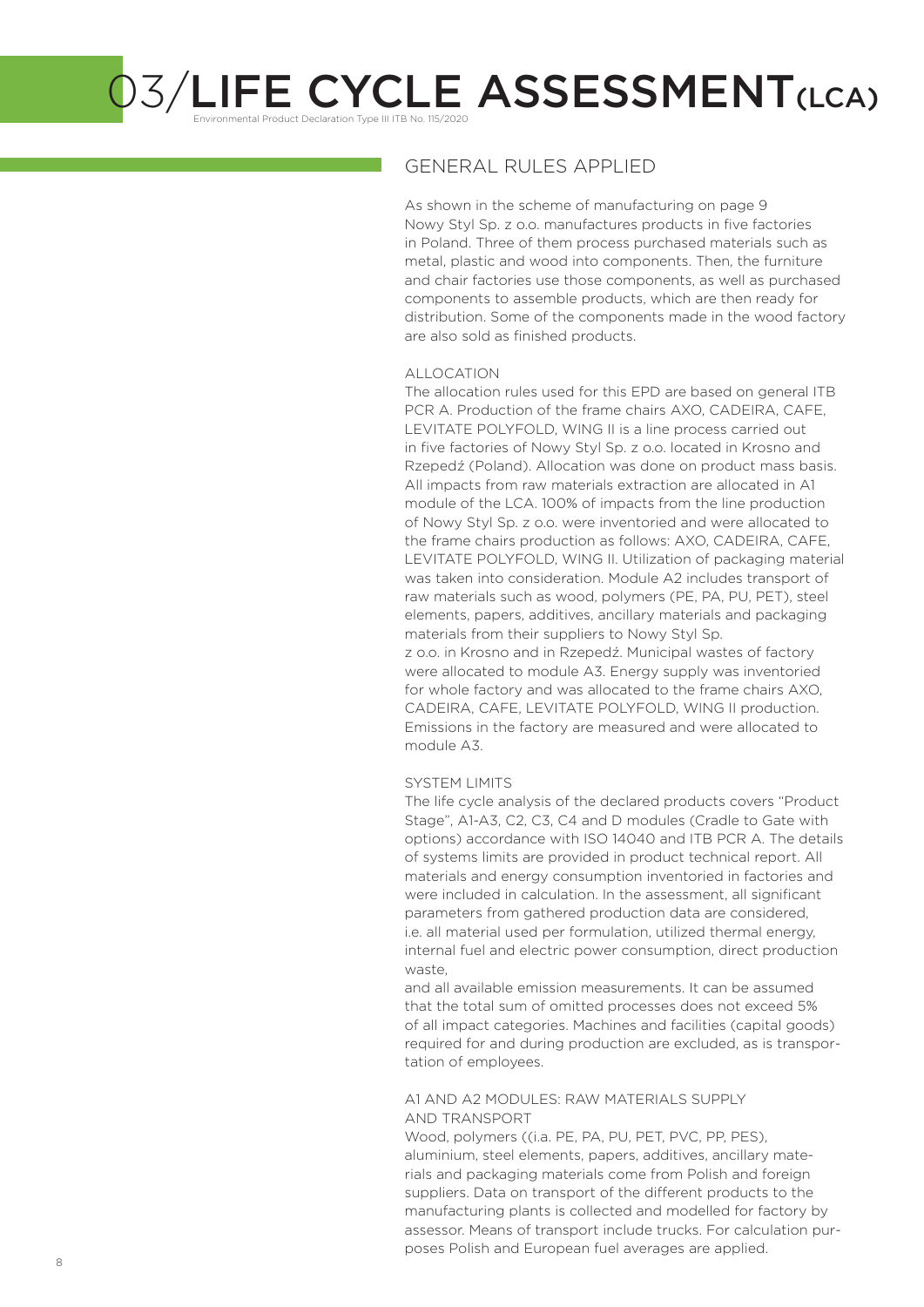

A3 PRODUCTION

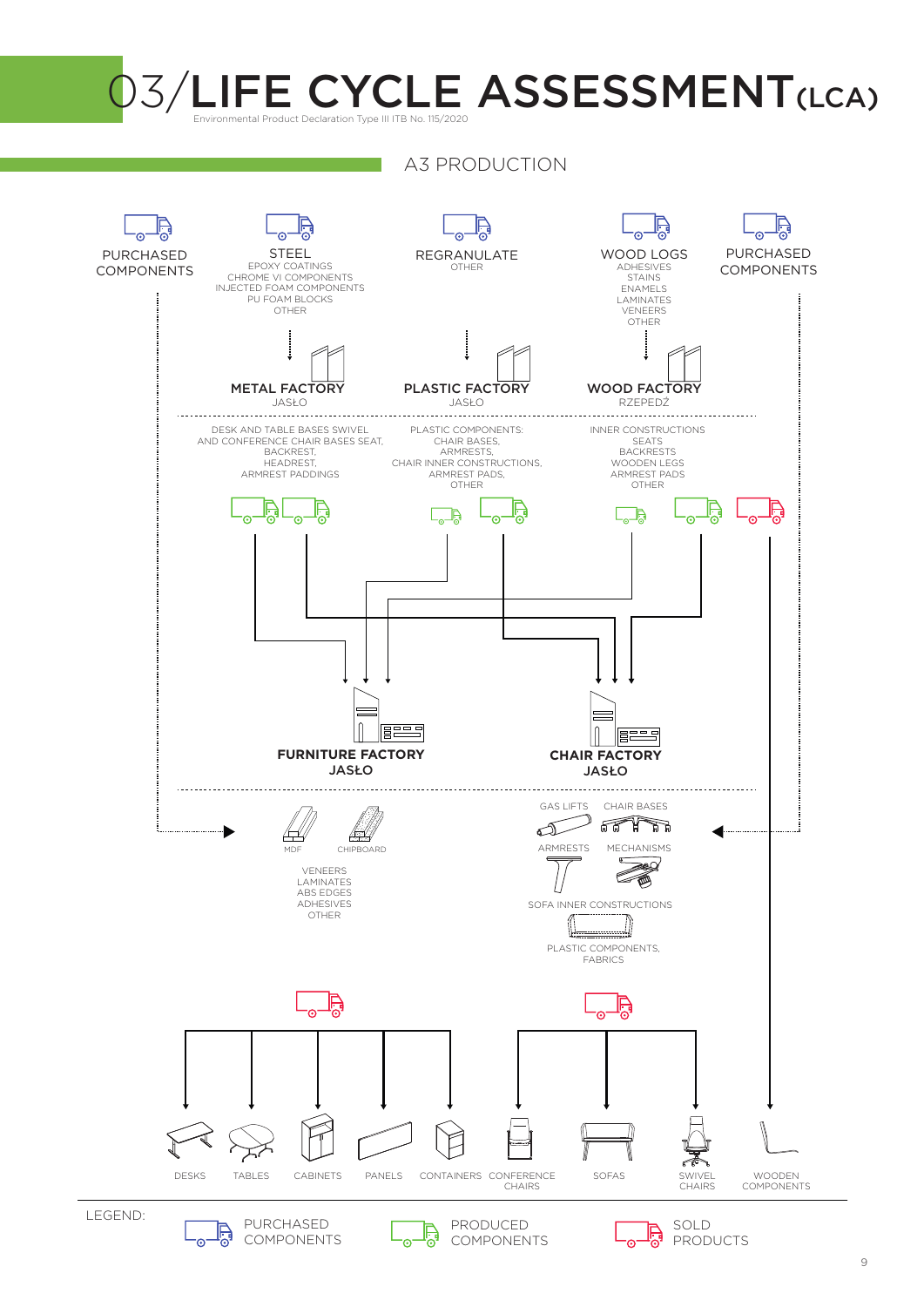Environmental Product Declaration Type III ITB No. 115/2020

#### A3 PRODUCTION

#### END OF LIFE SCENARIOS

It is assumed that at the end of life stage, the transport distance for waste to waste processing (C3) is 50 km on > 10t loaded lorry with 50% capacity utilization and fuel consumption of 15 L per 100 km. The declared product is dismantled manually. Selectively recovered materials undergo recycling, energy recovery or landfilling according to Polish treatment practice of industrial waste while residual materials are forwarded to landfill in the form of mixed wastes. The reuse, energy recovery and recycling stage is considered beyond the system boundaries (D).

#### Table 1 End of life scenarios for the materials

| <b>MATFRIAL</b>                               | <b>MATFRIAL</b><br><b>RECOVERY</b> | <b>FNFRGY</b><br><b>RECOVERY</b> | <b>RECYCLING</b> | LANDFILLING |
|-----------------------------------------------|------------------------------------|----------------------------------|------------------|-------------|
| <b>POLYMERS</b>                               | 80%                                | 30%                              | 30%              | 40%         |
| AI UMINIUM                                    | 95%                                | O%                               | 75%              | 25%         |
| <b>STEEL</b>                                  | 95%                                | O%                               | 100%             | O%          |
| WOOD AND<br>WOODEN-BASED<br><b>COMPONENTS</b> | 95%                                | 50%                              | 50%              | O%          |
| CARTONBOARD                                   | 95%                                | 30%                              | 70%              | 0%          |

#### DATA COLLECTION PERIOD

The data for manufacture of the declared products refer to period between 01.01.2018 – 31.12.2018 (1 year). The life cycle assessments were prepared for Poland as reference area.

#### DATA QUALITY

The values determined to calculate the LCA originate from verified Nowy Styl Sp. z o.o. inventory data.

#### ASSUMPTIONS AND ESTIMATES

The impacts of the representative the frame chairs AXO, CADEIRA, CAFE, POLYFOLD, WING II were aggregated using weighted average. Impacts were inventoried and calculated for all products of the frame chairs AXO, CADEIRA, CAFE, LEVITATE POLYFOLD, WING II.

#### CALCULATION RULES

LCA was done in accordance with ITB PCR A document.

#### DATA BASES

The data for the processes come from the following databases: Ecoinvent v.3.5, specific EPDs, ELCD, ÖKOBAUDAT, Ullmann's, ITB-Data. Specific data quality analysis was a part of external ISO 14001 audit.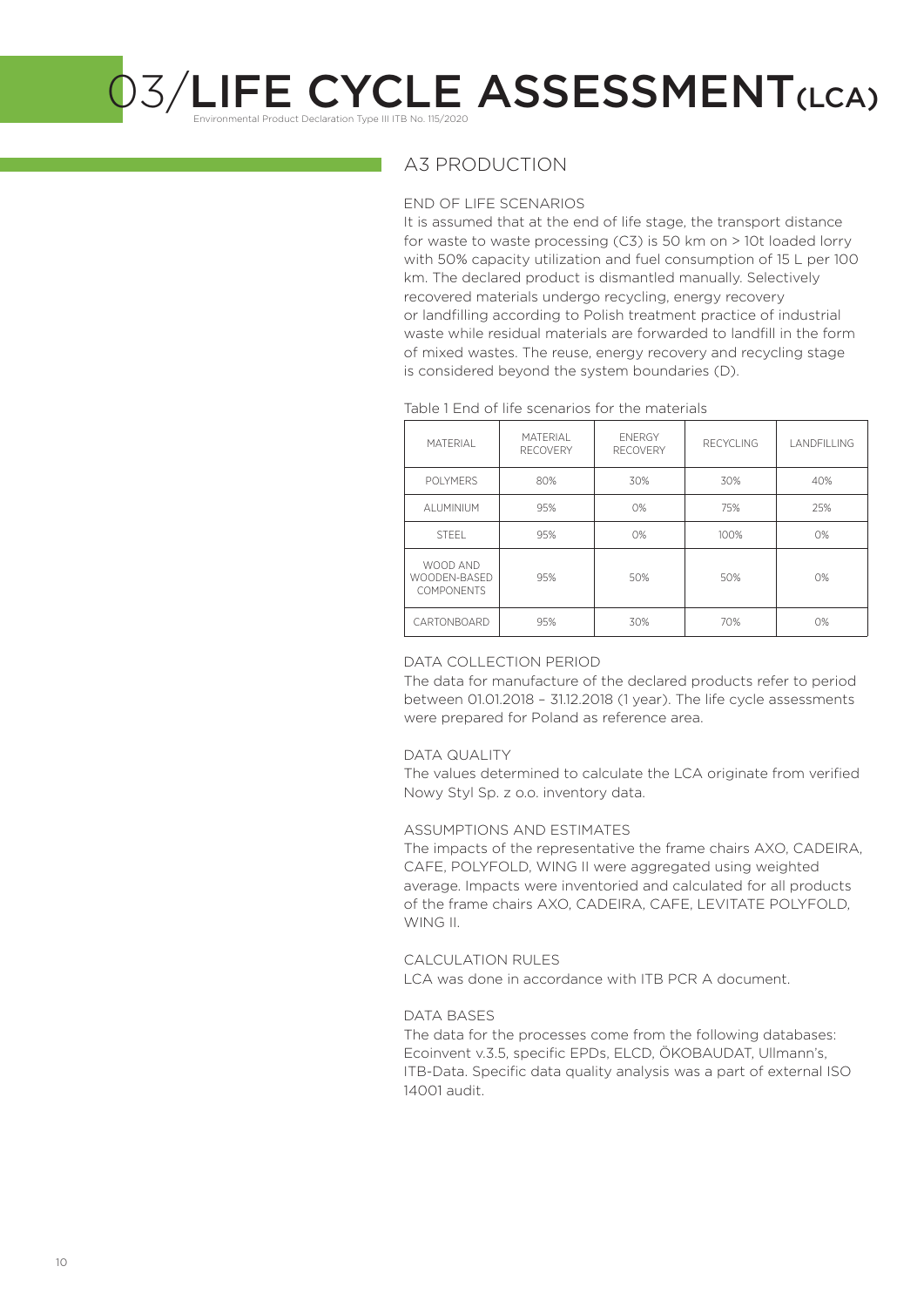

### RESULTS

DECLARED UNIT The declaration refers to declared unit (DU) – 1 frame chair: AXO, CADEIRA, CAFE, LEVITATE POLYFOLD, WING II produced by Nowy Styl Sp. z o.o.

Table 2. System boundaries for the environmental characteristic of frame chairs: AXO, CADEIRA, CAFE, LEVITATE POLYFOLD, WING II produced by Nowy Styl Sp. z o.o.

|                               | PRODUCT STAGE |               |                                               | CONSTRUCTION<br><b>PROCESS</b>       |            | USE STAGE<br>END OF LIFE |            |             |               | <b>BENEFITS</b><br>AND LOADS<br><b>BEYOND</b><br>THE SYSTEM<br><b>BOUNDARY</b> |                                 |                              |                |                     |           |                                       |
|-------------------------------|---------------|---------------|-----------------------------------------------|--------------------------------------|------------|--------------------------|------------|-------------|---------------|--------------------------------------------------------------------------------|---------------------------------|------------------------------|----------------|---------------------|-----------|---------------------------------------|
| <b>Alddns</b><br>Raw material | Transport     | Manufacturing | site<br>construction<br>$\Omega$<br>Transport | Construction-installation<br>process | Jse        | Maintenance              | Repair     | Replacement | Refurbishment | use<br>energy<br>Operational                                                   | 9g<br>∍<br>water<br>Operational | demolition<br>Deconstruction | Transport      | processing<br>Waste | Disposal  | Reuse-recovery-recycling<br>potential |
| A <sub>1</sub>                | A2            | A3            | AA                                            | A <sub>5</sub>                       | B1         | <b>B2</b>                | B3         | <b>B4</b>   | <b>B5</b>     | <b>B6</b>                                                                      | B7                              | C1                           | C <sub>2</sub> | C <sub>3</sub>      | C4        | D                                     |
| <b>MD</b>                     | <b>MD</b>     | <b>MD</b>     | <b>MNA</b>                                    | <b>MNA</b>                           | <b>MNA</b> | <b>MNA</b>               | <b>MNA</b> | <b>MNA</b>  | <b>MNA</b>    | <b>MNA</b>                                                                     | <b>MNA</b>                      | <b>MNA</b>                   | <b>MD</b>      | <b>MD</b>           | <b>MD</b> | <b>MD</b>                             |

Environmental assessment information

(MNA – Module not assessed, MD – Module Declared, INA – Indicator Not Assessed)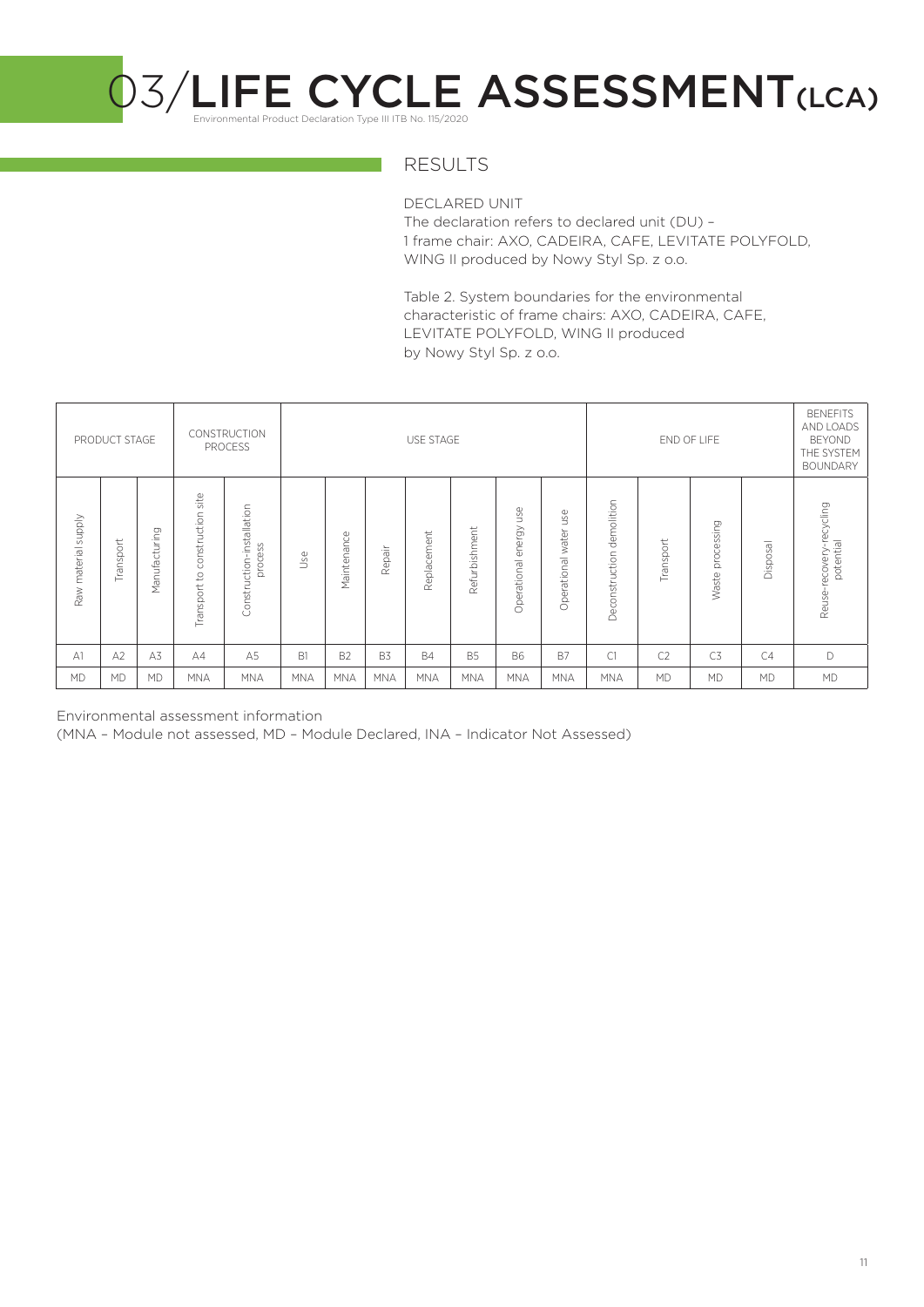RESULTS

| <b>AXO</b>                                                                                                                   |                                                              |               |                |               |              |  |  |  |
|------------------------------------------------------------------------------------------------------------------------------|--------------------------------------------------------------|---------------|----------------|---------------|--------------|--|--|--|
| Environmental impacts: (DU) 1 frame chair (weight: 27,2 kg*)                                                                 |                                                              |               |                |               |              |  |  |  |
| <b>IMPACT CATEGORIES</b>                                                                                                     | <b>UNIT</b>                                                  | A1            | A <sub>2</sub> | A3            | $A1-A3$      |  |  |  |
| Global warming potential                                                                                                     | [ $kg CO, eq.]$                                              | $-1.50E + 00$ | 3.88E-01       | $4.91E + 01$  | 4.80E+01     |  |  |  |
| Depletion potential of the stratospheric ozone layer                                                                         | [kg CFC 11 eq.]                                              | 8.62E-07      | $0.00E + 00$   | $0.00E + 00$  | 8.62E-07     |  |  |  |
| Acidification potential of soil and water                                                                                    | [ $kg$ SO, eq.]                                              | 1.32E-01      | 2.94E-03       | 2.09E-02      | 1.55E-01     |  |  |  |
| Formation potential of tropospheric ozone                                                                                    | [kg Ethene eq.]                                              | 3.09E-02      | 2.01E-04       | 3.47E-03      | 3.46E-02     |  |  |  |
| Eutrophication potential                                                                                                     | [kg $(POA)3$ - eq.]                                          | 2.37E-02      | 1.00E-05       | $3.71F - 0.3$ | 2.74E-02     |  |  |  |
| Abiotic depletion potential (ADP-elements) for non-fossil<br>resources                                                       | [kg Sb eg.]                                                  | 3.80E-03      | $0.00E + 00$   | 1.82E-04      | 3.98E-03     |  |  |  |
| Abiotic depletion potential (ADP-fossil fuels) for fossil<br>resources                                                       | [MJ]                                                         | 3.84E+02      | 3.60E+01       | 1.79E+02      | 5.99E+02     |  |  |  |
| Environmental impacts: (DU) 1 frame chair (weight: 27,2 kg*)                                                                 |                                                              |               |                |               |              |  |  |  |
| <b>ASPETCS</b>                                                                                                               | Unit                                                         | A1            | A <sub>2</sub> | A3            | $A1-A3$      |  |  |  |
| Use of renewable primary energy excluding renewable<br>primary energy resources used as raw materials                        | [MJ]                                                         | <b>INA</b>    | <b>INA</b>     | <b>INA</b>    | <b>INA</b>   |  |  |  |
| Use of renewable primary energy resources used as raw<br>materials                                                           | [MJ]                                                         | <b>INA</b>    | <b>INA</b>     | INA           | <b>INA</b>   |  |  |  |
| Total use of renewable primary energy resources (primary<br>energy and primary energy resources used as raw<br>material)     | [MJ]                                                         | 3.88E+02      | 2.52E+00       | $1.02E + 01$  | 4.00E+02     |  |  |  |
| Use of non-renewable primary energy excluding non-<br>renewable primary energy resources used as raw materials               | [MJ]                                                         | <b>INA</b>    | <b>INA</b>     | <b>INA</b>    | <b>INA</b>   |  |  |  |
| Use of non-renewable primary energy resources used as<br>raw materials                                                       | [MJ]                                                         | <b>INA</b>    | <b>INA</b>     | INA           | INA.         |  |  |  |
| Total use of non renewable primary energy resources<br>(primary energy and primary energy resources used as<br>raw material) | [MJ]                                                         | 3.83E+02      | 3.78E+01       | 1.88E+02      | 6.09E+02     |  |  |  |
| Use of secondary material                                                                                                    | [kg]                                                         | 5.71E+00      | $0.00F + 00$   | $0.00F + 00$  | $5.71F + 00$ |  |  |  |
| Use of renewable secondary fuels                                                                                             | [MJ]                                                         | 8.62E-02      | 1.89E+00       | $0.00E + 00$  | 1.98E+00     |  |  |  |
| Use of non-renewable secondary fuels                                                                                         | [MJ]                                                         | 6.13E-02      | $0.00E + 00$   | $0.00E + 00$  | 6.13E-02     |  |  |  |
| Use of net fresh water                                                                                                       | [m <sup>3</sup> ]                                            | <b>INA</b>    | <b>INA</b>     | <b>INA</b>    | <b>INA</b>   |  |  |  |
|                                                                                                                              | Environmental impacts: (DU) 1 frame chair (weight: 27,2 kg*) |               |                |               |              |  |  |  |
| <b>WASTES</b>                                                                                                                | Unit                                                         | A1            | A2             | A3            | $AI-AS$      |  |  |  |
| Hazardous waste disposed [kq]                                                                                                | [kg]                                                         | 3.52E-02      | 9.27E-06       | 1.18E-01      | 1.53E-01     |  |  |  |
| Non-hazardous waste disposed [kg]                                                                                            | [kg]                                                         | 2.63E+00      | 8.61E-03       | 1.25E-01      | 2.77E+00     |  |  |  |
| Radioactive waste disposed [kg]                                                                                              | [kg]                                                         | 5.06E-03      | $0.00E + 00$   | $0.00E + 00$  | 5.06E-03     |  |  |  |
| Components for re-use [kg]                                                                                                   | [kg]                                                         | 8.55E-02      | $0.00E + 00$   | $0.00E + 00$  | 8.55E-02     |  |  |  |
| Materials for recycling [kg]                                                                                                 | [kg]                                                         | 8.23E-02      | $0.00E + 00$   | 3.88E+00      | 3.97E+00     |  |  |  |
| Materials for energy recovery [kg]                                                                                           | [kg]                                                         | 2.44E-05      | $0.00E + 00$   | 1.62E+00      | 1.62E+00     |  |  |  |
| Exported energy MJ per energy carrier                                                                                        | [MJ per energy<br>carrier]                                   | INA           | INA            | INA           | INA          |  |  |  |

\*Product weight includes: material, packaging waste and all packaging materials

12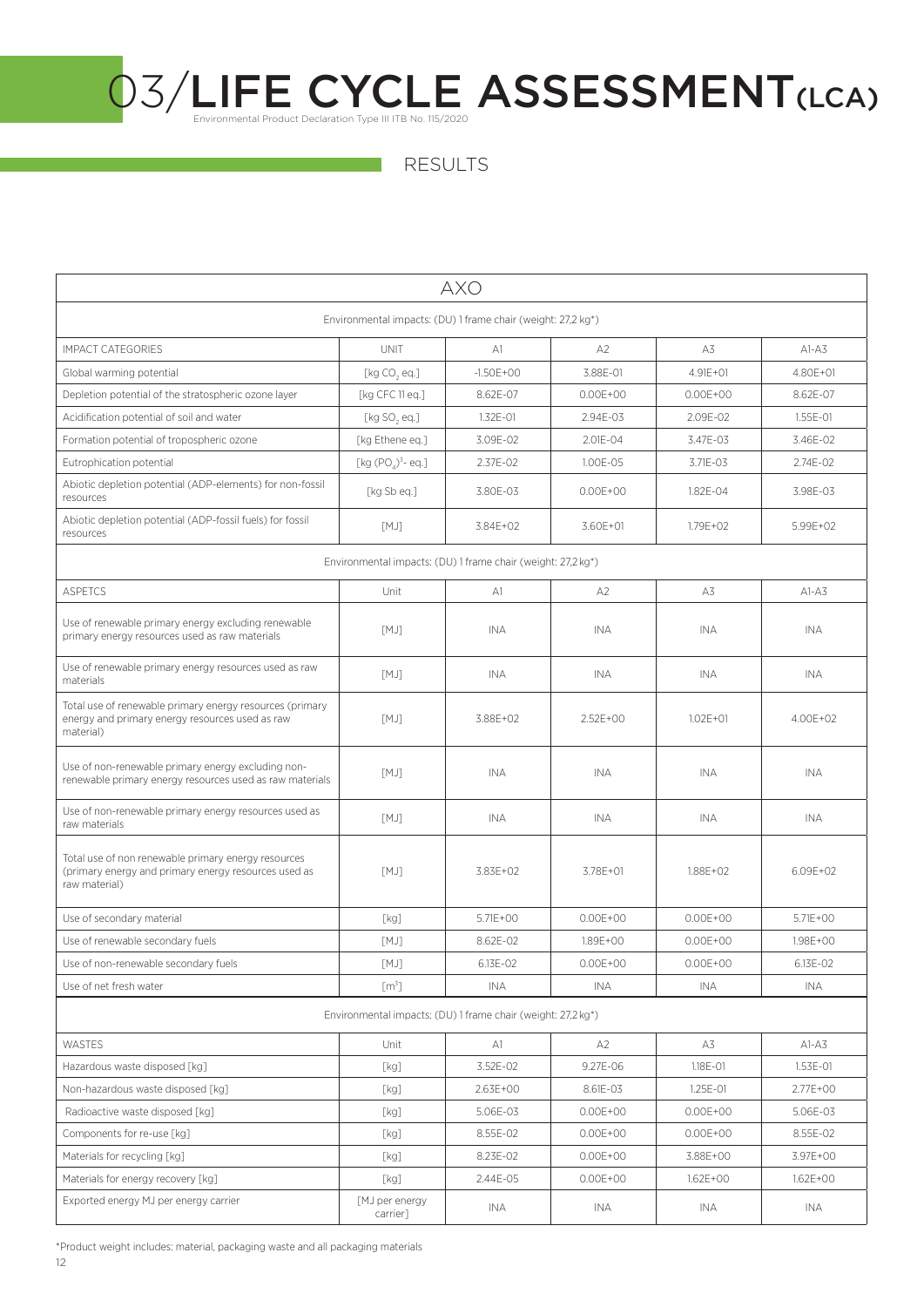| <b>AXO</b>                                                                                                                   |                             |                                                                           |              |              |               |  |  |  |
|------------------------------------------------------------------------------------------------------------------------------|-----------------------------|---------------------------------------------------------------------------|--------------|--------------|---------------|--|--|--|
| Environmental impacts: (DU) 1 frame chair (weight: 27,2 kg*)                                                                 |                             |                                                                           |              |              |               |  |  |  |
| <b>IMPACT CATEGORIES</b>                                                                                                     | <b>UNIT</b>                 | C2                                                                        | C3           | C4           | D             |  |  |  |
| Global warming potential                                                                                                     | [ $kg CO, eq.]$             | 5.09F-02                                                                  | 5.96E-01     | 7.58E-01     | $-1.41E + 01$ |  |  |  |
| Depletion potential of the stratospheric ozone layer                                                                         | [kg CFC 11 eq.]             | $0.00E + 00$                                                              | 4.50E-08     | 7.72E-09     | $-8.81E - 08$ |  |  |  |
| Acidification potential of soil and water                                                                                    | [ $kg$ SO <sub>2</sub> eq.] | 3.84E-04                                                                  | 2.54E-03     | 9.19E-04     | $-1.99E - 02$ |  |  |  |
| Formation potential of tropospheric ozone                                                                                    | [kg Ethene eg.]             | 2.48E-05                                                                  | 3.38E-04     | 1.85E-04     | $-6.01E - 03$ |  |  |  |
| Eutrophication potential                                                                                                     | [kg $(POA)3$ - eq.]         | 6.80E-05                                                                  | 1.00E-03     | 2.43E-04     | $-4.49E - 03$ |  |  |  |
| Abiotic depletion potential (ADP-elements) for non-fossil<br>resources                                                       | [kg Sb eq.]                 | $0.00E + 00$                                                              | 6.81E-06     | 1.49E-06     | $-4.75E - 04$ |  |  |  |
| Abiotic depletion potential (ADP-fossil fuels) for fossil<br>resources                                                       | [MJ]                        | 1.50E+00                                                                  | $9.16E + OO$ | 3.33E+00     | $-1.46E + 02$ |  |  |  |
|                                                                                                                              |                             | Environmental impacts: (DU) 1 frame chair (weight: 27,2 kg <sup>*</sup> ) |              |              |               |  |  |  |
| <b>ASPETCS</b>                                                                                                               | Unit                        | C2                                                                        | C3           | C4           | D.            |  |  |  |
| Use of renewable primary energy excluding renewable<br>primary energy resources used as raw materials                        | [MJ]                        | INA                                                                       | <b>INA</b>   | <b>INA</b>   | <b>INA</b>    |  |  |  |
| Use of renewable primary energy resources used as raw<br>materials                                                           | [MJ]                        | <b>INA</b>                                                                | INA.         | <b>INA</b>   | <b>INA</b>    |  |  |  |
| Total use of renewable primary energy resources (primary<br>energy and primary energy resources used as raw<br>material)     | [MJ]                        | $1.05F - 01$                                                              | $5.15E + 01$ | 2.89F-01     | $-1.18E + 01$ |  |  |  |
| Use of non-renewable primary energy excluding non-<br>renewable primary energy resources used as raw materials               | [MJ]                        | <b>INA</b>                                                                | <b>INA</b>   | INA          | <b>INA</b>    |  |  |  |
| Use of non-renewable primary energy resources used as<br>raw materials                                                       | [MJ]                        | INA                                                                       | INA          | <b>INA</b>   | INA           |  |  |  |
| Total use of non renewable primary energy resources<br>(primary energy and primary energy resources used as<br>raw material) | [MJ]                        | 1.58E+00                                                                  | 7.76E+00     | 2.66E+00     | $-1.32E + 02$ |  |  |  |
| Use of secondary material                                                                                                    | [kg]                        | $0.00E + 00$                                                              | $0.00E + 00$ | $0.00E + 00$ | 4.40E+00      |  |  |  |
| Use of renewable secondary fuels                                                                                             | [MJ]                        | 7.88E-02                                                                  | $0.00E + 00$ | $0.00E + 00$ | 7.18E+01      |  |  |  |
| Use of non-renewable secondary fuels                                                                                         | [MJ]                        | $0.00E + 00$                                                              | $0.00F + 00$ | $0.00E + 00$ | 5.89E+00      |  |  |  |
| Use of net fresh water                                                                                                       | [m <sup>3</sup> ]           | <b>INA</b>                                                                | INA.         | <b>INA</b>   | INA           |  |  |  |
|                                                                                                                              |                             | Environmental impacts: (DU) 1 frame chair (weight: 27,2 kg*)              |              |              |               |  |  |  |
| WASTES                                                                                                                       | Unit                        | C2                                                                        | C3           | C4           | D             |  |  |  |
| Hazardous waste disposed [kq]                                                                                                | [kg]                        | 1.82E-06                                                                  | 1.45E-05     | 2.02E-06     | $-1.51E - 03$ |  |  |  |
| Non-hazardous waste disposed [kg]                                                                                            | [kg]                        | 1.69E-03                                                                  | 2.54E-01     | 3.13E-01     | $-8.69E - 01$ |  |  |  |
| Radioactive waste disposed [kg]                                                                                              | [kg]                        | $0.00E + 00$                                                              | 5.39E-05     | 7.89E-06     | $-3.27E-03$   |  |  |  |
| Components for re-use [kg]                                                                                                   | [kg]                        | $0.00E + 00$                                                              | 5.14E-02     | $0.00E + 00$ | $0.00E + 00$  |  |  |  |
| Materials for recycling [kg]                                                                                                 | [kg]                        | $0.00E + 00$                                                              | 5.03E+00     | $0.00E + 00$ | $0.00E + 00$  |  |  |  |
| Materials for energy recovery [kg]                                                                                           | [kg]                        | $0.00E + 00$                                                              | $0.00E + 00$ | $0.00E + 00$ | $0.00E + 00$  |  |  |  |
| Exported energy MJ per energy carrier                                                                                        | [MJ per energy<br>carrier]  | INA                                                                       | INA          | INA          | INA           |  |  |  |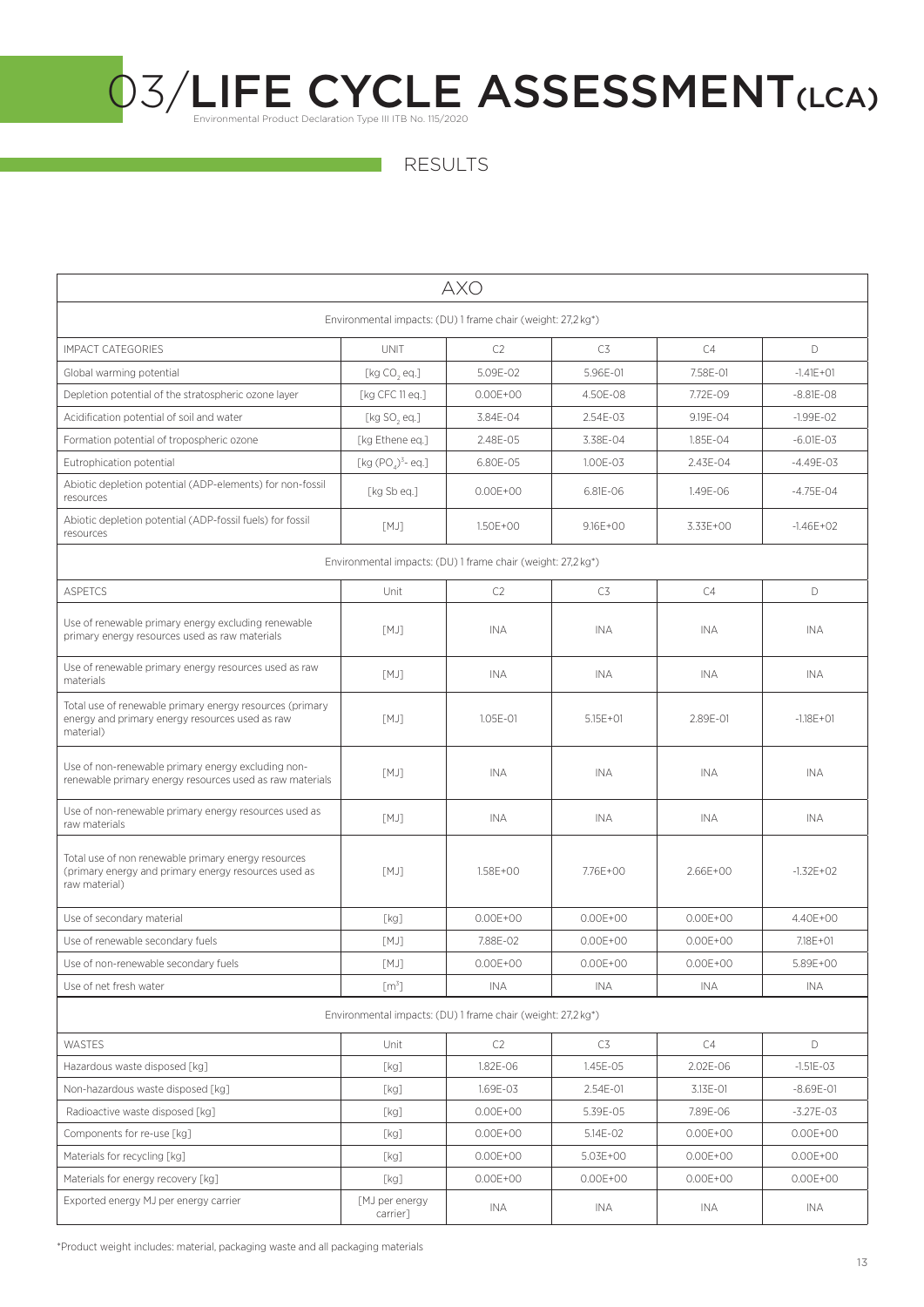

RESULTS

| <b>CADEIRA</b>                                                                                                               |                            |                                                              |                |              |              |  |  |  |
|------------------------------------------------------------------------------------------------------------------------------|----------------------------|--------------------------------------------------------------|----------------|--------------|--------------|--|--|--|
| Environmental impacts: (DU) 1 frame chair (weight: 21,2 kg <sup>*</sup> )                                                    |                            |                                                              |                |              |              |  |  |  |
| <b>IMPACT CATEGORIES</b>                                                                                                     | <b>UNIT</b>                | A1                                                           | A2             | A3           | $AI-A3$      |  |  |  |
| Global warming potential                                                                                                     | [ $kg CO, eq.]$            | $4.14F + 00$                                                 | 8.98E-01       | $4.18E + 01$ | $4.68F + 01$ |  |  |  |
| Depletion potential of the stratospheric ozone layer                                                                         | [kg CFC 11 eq.]            | 1.16E-06                                                     | $0.00E + 00$   | $0.00E + 00$ | 1.16E-06     |  |  |  |
| Acidification potential of soil and water                                                                                    | [ $kg$ SO $,$ eq.]         | 9.79E-02                                                     | 6.79E-03       | 1.59E-02     | 1.21E-01     |  |  |  |
| Formation potential of tropospheric ozone                                                                                    | [kg Ethene eq.]            | 8.24E-03                                                     | 4.47E-04       | 1.87E-03     | 1.06E-02     |  |  |  |
| Eutrophication potential                                                                                                     | [kg $(POA)3$ - eq.]        | 1.85E-02                                                     | 3.00E-05       | 2.72E-03     | 2.12E-02     |  |  |  |
| Abiotic depletion potential (ADP-elements) for non-fossil<br>resources                                                       | [kg Sb eq.]                | 5.35E-03                                                     | $0.00E + 00$   | 1.55E-04     | 5.50E-03     |  |  |  |
| Abiotic depletion potential (ADP-fossil fuels) for fossil<br>resources                                                       | [MJ]                       | 3.55E+02                                                     | 4.81E+01       | $1.73E + 02$ | 5.76E+02     |  |  |  |
|                                                                                                                              |                            | Environmental impacts: (DU) 1 frame chair (weight: 21,2 kg*) |                |              |              |  |  |  |
| <b>ASPETCS</b>                                                                                                               | Unit                       | A1                                                           | A2             | A3           | $A1-A3$      |  |  |  |
| Use of renewable primary energy excluding renewable<br>primary energy resources used as raw materials                        | [MJ]                       | INA                                                          | <b>INA</b>     | INA          | INA          |  |  |  |
| Use of renewable primary energy resources used as raw<br>materials                                                           | [MJ]                       | INA                                                          | INA            | INA          | INA          |  |  |  |
| Total use of renewable primary energy resources (primary<br>energy and primary energy resources used as raw<br>material)     | [MJ]                       | 2.73E+02                                                     | 3.37E+00       | $1.00E + 01$ | 2.86E+02     |  |  |  |
| Use of non-renewable primary energy excluding non-<br>renewable primary energy resources used as raw materials               | [MJ]                       | <b>INA</b>                                                   | <b>INA</b>     | <b>INA</b>   | <b>INA</b>   |  |  |  |
| Use of non-renewable primary energy resources used as<br>raw materials                                                       | [MJ]                       | INA.                                                         | <b>INA</b>     | INA          | INA.         |  |  |  |
| Total use of non renewable primary energy resources<br>(primary energy and primary energy resources used as<br>raw material) | [MJ]                       | 3.74E+02                                                     | 5.05E+01       | $1.82E + 02$ | $6.07E + 02$ |  |  |  |
| Use of secondary material                                                                                                    | [kg]                       | $1.02E + 01$                                                 | $0.00E + 00$   | $0.00E + 00$ | $1.02E + 01$ |  |  |  |
| Use of renewable secondary fuels                                                                                             | [MJ]                       | 7.91F-02                                                     | $2.52F + 00$   | $0.00E + 00$ | 2.60E+00     |  |  |  |
| Use of non-renewable secondary fuels                                                                                         | [MJ]                       | 6.13E-02                                                     | $0.00E + 00$   | $0.00F + 00$ | 6.13E-02     |  |  |  |
| Use of net fresh water                                                                                                       | [m <sup>3</sup> ]          | INA                                                          | INA            | INA          | <b>INA</b>   |  |  |  |
|                                                                                                                              |                            | Environmental impacts: (DU) 1 frame chair (weight: 21,2 kg*) |                |              |              |  |  |  |
| WASTES                                                                                                                       | Unit                       | A1                                                           | A <sub>2</sub> | A3           | $AI-AS$      |  |  |  |
| Hazardous waste disposed [kq]                                                                                                | [kg]                       | 5.48E-03                                                     | 1.60E-05       | 1.93E-01     | 1.99E-01     |  |  |  |
| Non-hazardous waste disposed [kq]                                                                                            | [kg]                       | 1.75E+00                                                     | 1.48E-02       | 1.80E-01     | 1.94E+00     |  |  |  |
| Radioactive waste disposed [kg]                                                                                              | [kg]                       | 6.89E-03                                                     | $0.00E + 00$   | $0.00E + 00$ | 6.89E-03     |  |  |  |
| Components for re-use [kq]                                                                                                   | [kg]                       | 7.84E-02                                                     | $0.00E + 00$   | $0.00E + 00$ | 7.84E-02     |  |  |  |
| Materials for recycling [kg]                                                                                                 | [kg]                       | 7.53E-02                                                     | $0.00E + 00$   | 3.45E+00     | 3.52E+00     |  |  |  |
| Materials for energy recovery [kg]                                                                                           | [kg]                       | $0.00E + 00$                                                 | $0.00E + 00$   | 7.96E-01     | 7.96E-01     |  |  |  |
| Exported energy MJ per energy carrier                                                                                        | [MJ per energy<br>carrier] | INA                                                          | INA            | INA          | INA          |  |  |  |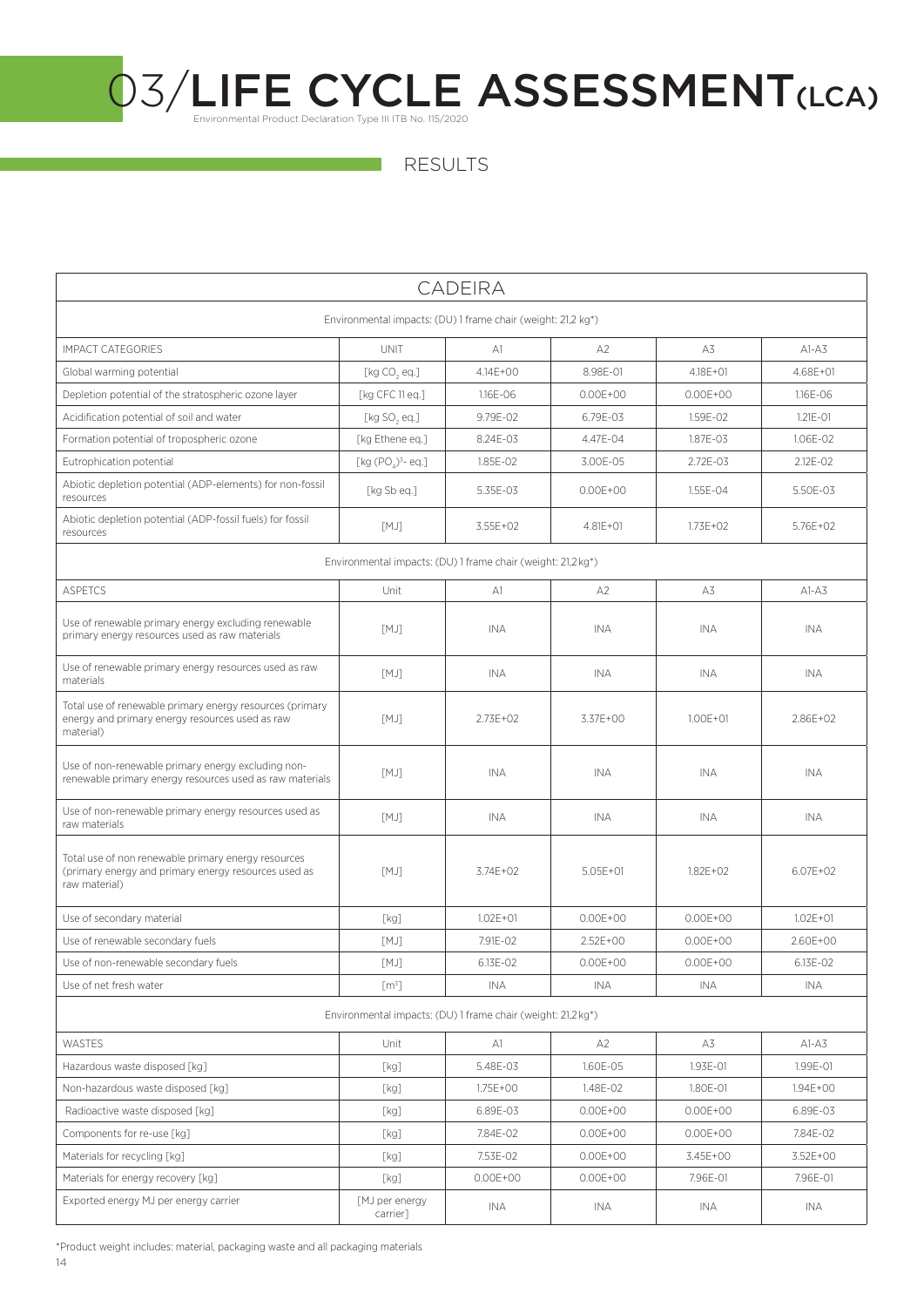

| <b>CADEIRA</b>                                                                                                               |                            |                                                                           |              |              |               |  |  |  |
|------------------------------------------------------------------------------------------------------------------------------|----------------------------|---------------------------------------------------------------------------|--------------|--------------|---------------|--|--|--|
| Environmental impacts: (DU) 1 frame chair (weight: 21,2 kg*)                                                                 |                            |                                                                           |              |              |               |  |  |  |
| <b>IMPACT CATEGORIES</b>                                                                                                     | <b>UNIT</b>                | C2                                                                        | C3           | C4           | D             |  |  |  |
| Global warming potential                                                                                                     | [ $kg CO, eq.]$            | 3.98E-02                                                                  | 5.27E-01     | 9.61E-01     | $-1.03E + 01$ |  |  |  |
| Depletion potential of the stratospheric ozone layer                                                                         | [kg CFC 11 eq.]            | $0.00E + 00$                                                              | 4.03E-08     | 1.04E-08     | $-7.22E - 08$ |  |  |  |
| Acidification potential of soil and water                                                                                    | [kg $SO$ , eq.]            | 3.01E-04                                                                  | 2.17E-03     | 1.05E-03     | $-1.66E-02$   |  |  |  |
| Formation potential of tropospheric ozone                                                                                    | [kg Ethene eq.]            | 1.94E-05                                                                  | 3.01E-04     | 2.38E-04     | $-4.00E-03$   |  |  |  |
| Eutrophication potential                                                                                                     | [kg $(POA)3$ - eq.]        | 5.32E-05                                                                  | 8.36E-04     | 3.05E-04     | $-3.37E - 03$ |  |  |  |
| Abiotic depletion potential (ADP-elements) for non-fossil<br>resources                                                       | [kg Sb eq.]                | $0.00E + 00$                                                              | 6.55E-06     | 2.00E-06     | $-4.35E - 04$ |  |  |  |
| Abiotic depletion potential (ADP-fossil fuels) for fossil<br>resources                                                       | [MJ]                       | $1.17E + 00$                                                              | 8.04E+00     | 3.62E+00     | $-1.15E+O2$   |  |  |  |
|                                                                                                                              |                            | Environmental impacts: (DU) 1 frame chair (weight: 21,2 kg <sup>*</sup> ) |              |              |               |  |  |  |
| <b>ASPETCS</b>                                                                                                               | Unit                       | C2                                                                        | C3           | C4           | D             |  |  |  |
| Use of renewable primary energy excluding renewable<br>primary energy resources used as raw materials                        | [MJ]                       | <b>INA</b>                                                                | <b>INA</b>   | INA          | <b>INA</b>    |  |  |  |
| Use of renewable primary energy resources used as raw<br>materials                                                           | [MJ]                       | INA                                                                       | INA          | INA          | <b>INA</b>    |  |  |  |
| Total use of renewable primary energy resources (primary<br>energy and primary energy resources used as raw<br>material)     | [MJ]                       | 8.22E-02                                                                  | 3.73E+01     | 3.35E-01     | $-7.57E + OO$ |  |  |  |
| Use of non-renewable primary energy excluding non-<br>renewable primary energy resources used as raw materials               | [MJ]                       | INA                                                                       | INA          | <b>INA</b>   | <b>INA</b>    |  |  |  |
| Use of non-renewable primary energy resources used as<br>raw materials                                                       | [MJ]                       | <b>INA</b>                                                                | INA          | INA          | <b>INA</b>    |  |  |  |
| Total use of non renewable primary energy resources<br>(primary energy and primary energy resources used as<br>raw material) | [MJ]                       | $1.23E + 00$                                                              | 6.99E+00     | 2.98E+00     | $-1.02E + 02$ |  |  |  |
| Use of secondary material                                                                                                    | [kg]                       | $0.00E + 00$                                                              | $0.00E + 00$ | $0.00E + 00$ | 3.18E+00      |  |  |  |
| Use of renewable secondary fuels                                                                                             | [MJ]                       | 6.16E-02                                                                  | $0.00E + 00$ | $0.00E + 00$ | $5.19E + 01$  |  |  |  |
| Use of non-renewable secondary fuels                                                                                         | [MJ]                       | $0.00E + 00$                                                              | $0.00E + 00$ | $0.00E + 00$ | 4.26E+00      |  |  |  |
| Use of net fresh water                                                                                                       | [m <sup>3</sup> ]          | INA                                                                       | <b>INA</b>   | INA          | <b>INA</b>    |  |  |  |
|                                                                                                                              |                            | Environmental impacts: (DU) 1 frame chair (weight: 21,2 kg <sup>*</sup> ) |              |              |               |  |  |  |
| <b>WASTES</b>                                                                                                                | Unit                       | C <sub>2</sub>                                                            | C3           | C4           | D             |  |  |  |
| Hazardous waste disposed [kg]                                                                                                | [kg]                       | 1.82E-06                                                                  | 1.25E-05     | 2.74E-06     | $-1.38E - 03$ |  |  |  |
| Non-hazardous waste disposed [kg]                                                                                            | [kg]                       | 1.69E-03                                                                  | 2.60E-01     | 3.99E-01     | $-4.14E - 01$ |  |  |  |
| Radioactive waste disposed [kg]                                                                                              | [kg]                       | $0.00E + 00$                                                              | 4.80E-05     | 8.01E-06     | $-3.00E - 03$ |  |  |  |
| Components for re-use [kq]                                                                                                   | [kg]                       | $0.00E + 00$                                                              | 4.71E-02     | $0.00E + 00$ | $0.00E + 00$  |  |  |  |
| Materials for recycling [kg]                                                                                                 | [kg]                       | $0.00E + 00$                                                              | 4.62E+00     | $0.00E + 00$ | $0.00E + 00$  |  |  |  |
| Materials for energy recovery [kg]                                                                                           | [kg]                       | $0.00E + 00$                                                              | $0.00E + 00$ | $0.00E + 00$ | $0.00E + 00$  |  |  |  |
| Exported energy MJ per energy carrier                                                                                        | [MJ per energy<br>carrier] | ina                                                                       | INA          | INA          | INA           |  |  |  |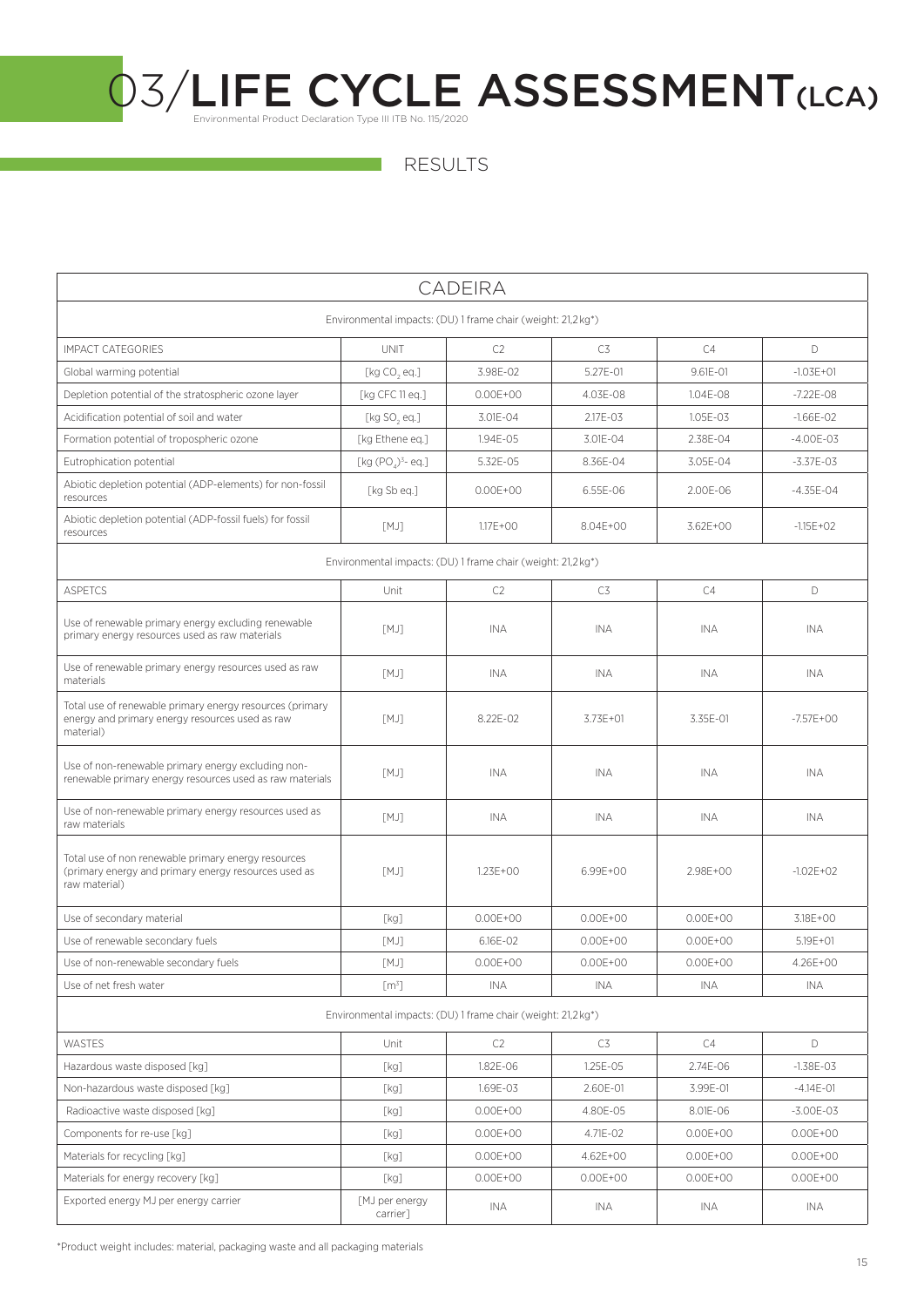RESULTS

| CAFE                                                                                                                         |                                                              |               |                |               |            |  |  |  |
|------------------------------------------------------------------------------------------------------------------------------|--------------------------------------------------------------|---------------|----------------|---------------|------------|--|--|--|
| Environmental impacts: (DU) 1 frame chair (weight: 17.8 kg*)                                                                 |                                                              |               |                |               |            |  |  |  |
| <b>IMPACT CATEGORIES</b>                                                                                                     | <b>UNIT</b>                                                  | A1            | A <sub>2</sub> | A3            | $A1-A3$    |  |  |  |
| Global warming potential                                                                                                     | [kg CO, eq.]                                                 | $-7.92E - 01$ | 4.63E-01       | 3.02E+01      | 2.99E+01   |  |  |  |
| Depletion potential of the stratospheric ozone layer                                                                         | [kg CFC 11 eq.]                                              | 4.66E-07      | $0.00E + 00$   | $0.00E + 00$  | 4.66E-07   |  |  |  |
| Acidification potential of soil and water                                                                                    | [ $kg$ SO, eq.]                                              | 8.15E-02      | 3.48E-03       | 1.36E-02      | 9.86E-02   |  |  |  |
| Formation potential of tropospheric ozone                                                                                    | [kg Ethene eq.]                                              | 7.30E-02      | 2.34E-04       | 2.62E-03      | 7.58E-02   |  |  |  |
| Eutrophication potential                                                                                                     | [kg $(POA)3$ - eq.]                                          | 1.55E-02      | 1.37E-04       | $2.48F - 0.3$ | 1.81F-02   |  |  |  |
| Abiotic depletion potential (ADP-elements) for non-fossil<br>resources                                                       | [kg Sb eg.]                                                  | 4.22E-03      | $0.00E + 00$   | 1.12E-04      | 4.33E-03   |  |  |  |
| Abiotic depletion potential (ADP-fossil fuels) for fossil<br>resources                                                       | [MJ]                                                         | $2.82E + 02$  | $1.04E + 01$   | $9.98E + 01$  | 3.92E+02   |  |  |  |
|                                                                                                                              | Environmental impacts: (DU) 1 frame chair (weight: 17.8 kg*) |               |                |               |            |  |  |  |
| <b>ASPETCS</b>                                                                                                               | Unit                                                         | A1            | A <sub>2</sub> | A3            | $AI-A3$    |  |  |  |
| Use of renewable primary energy excluding renewable<br>primary energy resources used as raw materials                        | [MJ]                                                         | <b>INA</b>    | <b>INA</b>     | <b>INA</b>    | <b>INA</b> |  |  |  |
| Use of renewable primary energy resources used as raw<br>materials                                                           | [MJ]                                                         | <b>INA</b>    | <b>INA</b>     | <b>INA</b>    | INA.       |  |  |  |
| Total use of renewable primary energy resources (primary<br>energy and primary energy resources used as raw<br>material)     | [MJ]                                                         | $2.62E + 02$  | 7.25E-01       | 5.60E+00      | 2.68E+02   |  |  |  |
| Use of non-renewable primary energy excluding non-<br>renewable primary energy resources used as raw materials               | [MJ]                                                         | <b>INA</b>    | <b>INA</b>     | INA           | <b>INA</b> |  |  |  |
| Use of non-renewable primary energy resources used as<br>raw materials                                                       | [MJ]                                                         | INA           | <b>INA</b>     | <b>INA</b>    | INA        |  |  |  |
| Total use of non renewable primary energy resources<br>(primary energy and primary energy resources used as<br>raw material) | [MJ]                                                         | $2.97E + 02$  | $1.09E + 01$   | $1.05E + 02$  | 4.13E+02   |  |  |  |
| Use of secondary material                                                                                                    | [kg]                                                         | $8.52F + 00$  | $0.00E + 00$   | $0.00E + 00$  | 8.52E+00   |  |  |  |
| Use of renewable secondary fuels                                                                                             | [MJ]                                                         | 4.88E-02      | 5.44E-01       | $0.00E + 00$  | 5.93E-01   |  |  |  |
| Use of non-renewable secondary fuels                                                                                         | [MJ]                                                         | 6.13E-02      | $0.00E + 00$   | $0.00E + 00$  | 6.13E-02   |  |  |  |
| Use of net fresh water                                                                                                       | [m <sup>3</sup> ]                                            | <b>INA</b>    | <b>INA</b>     | <b>INA</b>    | <b>INA</b> |  |  |  |
|                                                                                                                              | Environmental impacts: (DU) 1 frame chair (weight: 17.8 kg*) |               |                |               |            |  |  |  |
| WASTES                                                                                                                       | Unit                                                         | A1            | A2             | A3            | $A1-A3$    |  |  |  |
| Hazardous waste disposed [kg]                                                                                                | [kg]                                                         | 1.42E-02      | 3.08E-05       | 3.42E-02      | 4.84E-02   |  |  |  |
| Non-hazardous waste disposed [kg]                                                                                            | [kg]                                                         | 1.47E+00      | 2.86E-02       | 4.53E-02      | 1.54E+00   |  |  |  |
| Radioactive waste disposed [kg]                                                                                              | [kg]                                                         | 5.01E-03      | $0.00E + 00$   | $0.00E + 00$  | 5.01E-03   |  |  |  |
| Components for re-use [kg]                                                                                                   | [kg]                                                         | 3.85E-02      | $0.00E + 00$   | $0.00E + 00$  | 3.85E-02   |  |  |  |
| Materials for recycling [kg]                                                                                                 | [kg]                                                         | 3.70E-02      | $0.00E + 00$   | 2.37E+00      | 2.41E+00   |  |  |  |
| Materials for energy recovery [kg]                                                                                           | [kg]                                                         | $0.00E + 00$  | $0.00E + 00$   | 1.25E+00      | 1.25E+00   |  |  |  |
| Exported energy MJ per energy carrier                                                                                        | [MJ per energy<br>carrier]                                   | INA           | INA            | INA           | INA        |  |  |  |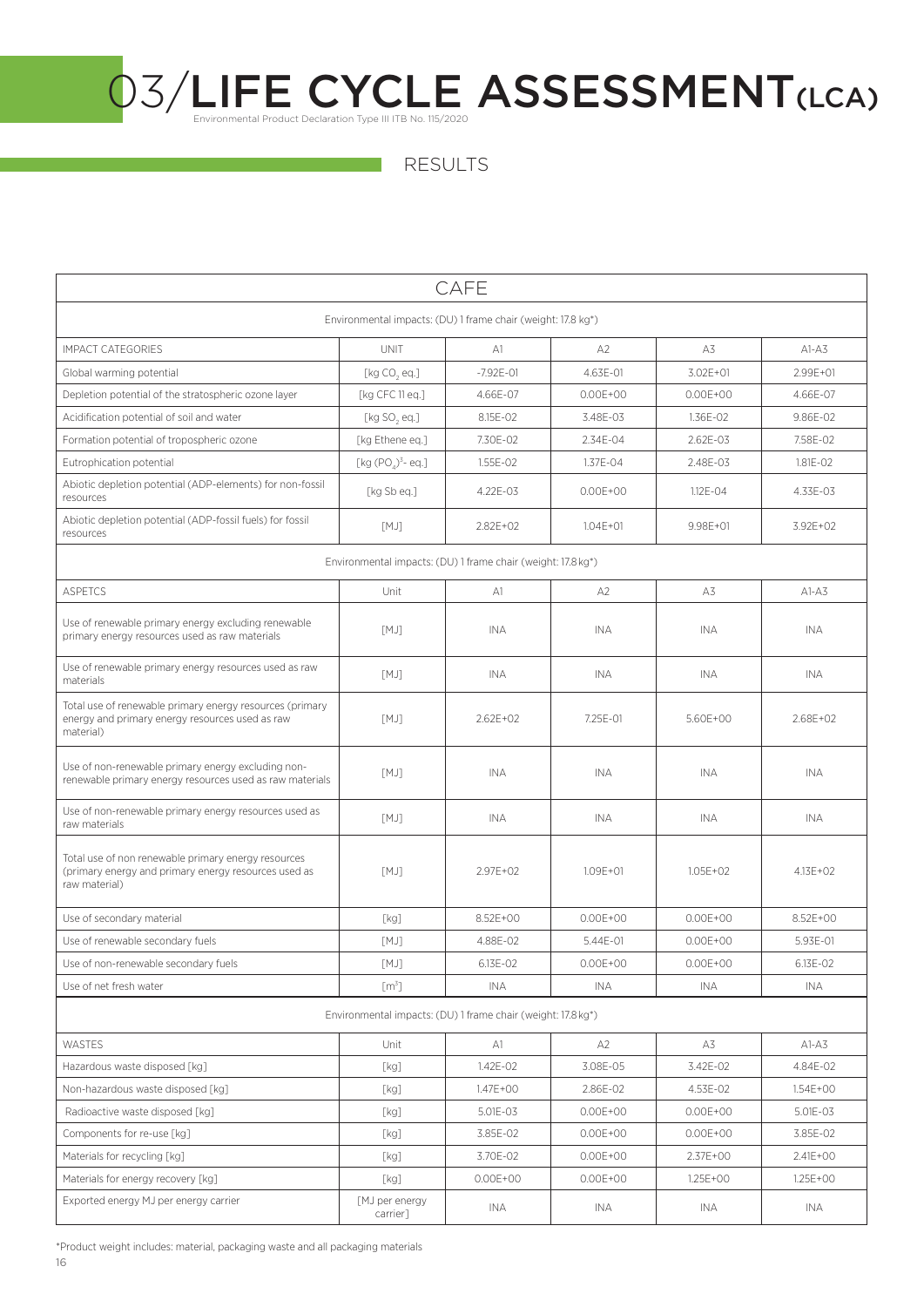RESULTS

| CAFE                                                                                                                         |                                                                                                                                                                                                                                                                                                                                                                                                                     |                                                              |                |              |               |  |  |  |
|------------------------------------------------------------------------------------------------------------------------------|---------------------------------------------------------------------------------------------------------------------------------------------------------------------------------------------------------------------------------------------------------------------------------------------------------------------------------------------------------------------------------------------------------------------|--------------------------------------------------------------|----------------|--------------|---------------|--|--|--|
| Environmental impacts: (DU) 1 frame chair (weight: 17,8 kg*)                                                                 |                                                                                                                                                                                                                                                                                                                                                                                                                     |                                                              |                |              |               |  |  |  |
| <b>IMPACT CATEGORIES</b>                                                                                                     | <b>UNIT</b>                                                                                                                                                                                                                                                                                                                                                                                                         | C2                                                           | C <sub>3</sub> | C4           | D             |  |  |  |
| Global warming potential                                                                                                     | [ $kg CO, eq.]$                                                                                                                                                                                                                                                                                                                                                                                                     | 3.34F-02                                                     | 3.87E-01       | 3.79E-01     | $-8.38E + 00$ |  |  |  |
| Depletion potential of the stratospheric ozone layer                                                                         | [kg CFC 11 eq.]                                                                                                                                                                                                                                                                                                                                                                                                     | $0.00E + 00$                                                 | 2.92E-08       | 3.60E-09     | $-4.74E-08$   |  |  |  |
| Acidification potential of soil and water                                                                                    | $[kg$ SO <sub>2</sub> eq.]                                                                                                                                                                                                                                                                                                                                                                                          | 2.53E-04                                                     | 1.68E-03       | 5.04E-04     | $-1.08E - 02$ |  |  |  |
| Formation potential of tropospheric ozone                                                                                    | [kg Ethene eq.]                                                                                                                                                                                                                                                                                                                                                                                                     | 1.63E-05                                                     | 2.19E-04       | 9.09E-05     | $-3.77E - 03$ |  |  |  |
| Eutrophication potential                                                                                                     | [kg $(POA)3$ - eq.]                                                                                                                                                                                                                                                                                                                                                                                                 | 4.47E-05                                                     | 6.76E-04       | 1.23E-04     | $-2.67E - 03$ |  |  |  |
| Abiotic depletion potential (ADP-elements) for non-fossil<br>resources                                                       | [kg Sb eq.]                                                                                                                                                                                                                                                                                                                                                                                                         | $0.00E + 00$                                                 | 4.23E-06       | 7.00E-07     | $-2.15E - 04$ |  |  |  |
| Abiotic depletion potential (ADP-fossil fuels) for fossil<br>resources                                                       | [MJ]                                                                                                                                                                                                                                                                                                                                                                                                                | 9.86E-01                                                     | 5.99E+00       | 1.90E+00     | $-9.25E + 01$ |  |  |  |
|                                                                                                                              |                                                                                                                                                                                                                                                                                                                                                                                                                     | Environmental impacts: (DU) 1 frame chair (weight: 17,8 kg*) |                |              |               |  |  |  |
| <b>ASPETCS</b>                                                                                                               | Unit                                                                                                                                                                                                                                                                                                                                                                                                                | C2                                                           | C3             | C4           | D             |  |  |  |
| Use of renewable primary energy excluding renewable<br>primary energy resources used as raw materials                        | [MJ]                                                                                                                                                                                                                                                                                                                                                                                                                | <b>INA</b>                                                   | INA.           | INA          | <b>INA</b>    |  |  |  |
| Use of renewable primary energy resources used as raw<br>materials                                                           | [MJ]                                                                                                                                                                                                                                                                                                                                                                                                                | <b>INA</b>                                                   | INA            | <b>INA</b>   | INA           |  |  |  |
| Total use of renewable primary energy resources (primary<br>energy and primary energy resources used as raw<br>material)     | [MJ]                                                                                                                                                                                                                                                                                                                                                                                                                | 6.91E-02                                                     | 3.69E+01       | 1.57E-01     | $-9.80E + 00$ |  |  |  |
| Use of non-renewable primary energy excluding non-<br>renewable primary energy resources used as raw materials               | [MJ]                                                                                                                                                                                                                                                                                                                                                                                                                | <b>INA</b>                                                   | <b>INA</b>     | <b>INA</b>   | <b>INA</b>    |  |  |  |
| Use of non-renewable primary energy resources used as<br>raw materials                                                       | [MJ]                                                                                                                                                                                                                                                                                                                                                                                                                | <b>INA</b>                                                   | <b>INA</b>     | <b>INA</b>   | <b>INA</b>    |  |  |  |
| Total use of non renewable primary energy resources<br>(primary energy and primary energy resources used as<br>raw material) | [MJ]                                                                                                                                                                                                                                                                                                                                                                                                                | $1.04E + 00$                                                 | 4.98E+00       | $1.49E + 00$ | $-8.62E + 01$ |  |  |  |
| Use of secondary material                                                                                                    | [kg]                                                                                                                                                                                                                                                                                                                                                                                                                | $0.00E + 00$                                                 | $0.00F + 00$   | $0.00E + 00$ | 3.16E+00      |  |  |  |
| Use of renewable secondary fuels                                                                                             | [MJ]                                                                                                                                                                                                                                                                                                                                                                                                                | 5.18E-02                                                     | $0.00E + 00$   | $0.00E + 00$ | $5.15F + 01$  |  |  |  |
| Use of non-renewable secondary fuels                                                                                         | [MJ]                                                                                                                                                                                                                                                                                                                                                                                                                | $0.00E + 00$                                                 | $0.00E + 00$   | $0.00E + 00$ | 4.23E+00      |  |  |  |
| Use of net fresh water                                                                                                       | [m <sup>3</sup> ]                                                                                                                                                                                                                                                                                                                                                                                                   | <b>INA</b>                                                   | <b>INA</b>     | INA          | INA           |  |  |  |
|                                                                                                                              |                                                                                                                                                                                                                                                                                                                                                                                                                     | Environmental impacts: (DU) 1 frame chair (weight: 17,8 kg*) |                |              |               |  |  |  |
| WASTES                                                                                                                       | Unit                                                                                                                                                                                                                                                                                                                                                                                                                | C2                                                           | C3             | C4           | D             |  |  |  |
| Hazardous waste disposed [kq]                                                                                                | [kg]                                                                                                                                                                                                                                                                                                                                                                                                                | 1.82E-06                                                     | 9.60E-06       | 9.45E-07     | $-6.81E - 04$ |  |  |  |
| Non-hazardous waste disposed [kg]                                                                                            | [kg]                                                                                                                                                                                                                                                                                                                                                                                                                | 1.69E-03                                                     | 1.32E-01       | 1.56E-01     | $-4.58E - 01$ |  |  |  |
| Radioactive waste disposed [kg]                                                                                              | [kg]                                                                                                                                                                                                                                                                                                                                                                                                                | $0.00E + 00$                                                 | 3.06E-05       | 4.74E-06     | $-1.48E - 03$ |  |  |  |
| Components for re-use [kg]                                                                                                   | [kg]                                                                                                                                                                                                                                                                                                                                                                                                                | $0.00E + 00$                                                 | 2.31E-02       | $0.00E + 00$ | $0.00E + 00$  |  |  |  |
| Materials for recycling [kg]                                                                                                 | [kg]                                                                                                                                                                                                                                                                                                                                                                                                                | $0.00E + 00$                                                 | 2.27E+00       | $0.00E + 00$ | $0.00E + 00$  |  |  |  |
| Materials for energy recovery [kg]                                                                                           | $[kg] \centering% \includegraphics[width=1\textwidth]{Figures/PN1000228_180022_160.pdf} \includegraphics[width=1\textwidth]{Figures/PN100022_16002_16002_160.pdf} \includegraphics[width=1\textwidth]{Figures/PN100022_16002_16002_16002_160.pdf} \includegraphics[width=1\textwidth]{Figures/PN100002_16002_16002_16002_16002_16002_160.pdf} \includegraphics[width=1\textwidth]{Figures/PN100002_16002_16002_160$ | $0.00E + 00$                                                 | $0.00E + 00$   | $0.00E + 00$ | $0.00E + 00$  |  |  |  |
| Exported energy MJ per energy carrier                                                                                        | [MJ per energy<br>carrier]                                                                                                                                                                                                                                                                                                                                                                                          | INA                                                          | INA            | INA          | INA           |  |  |  |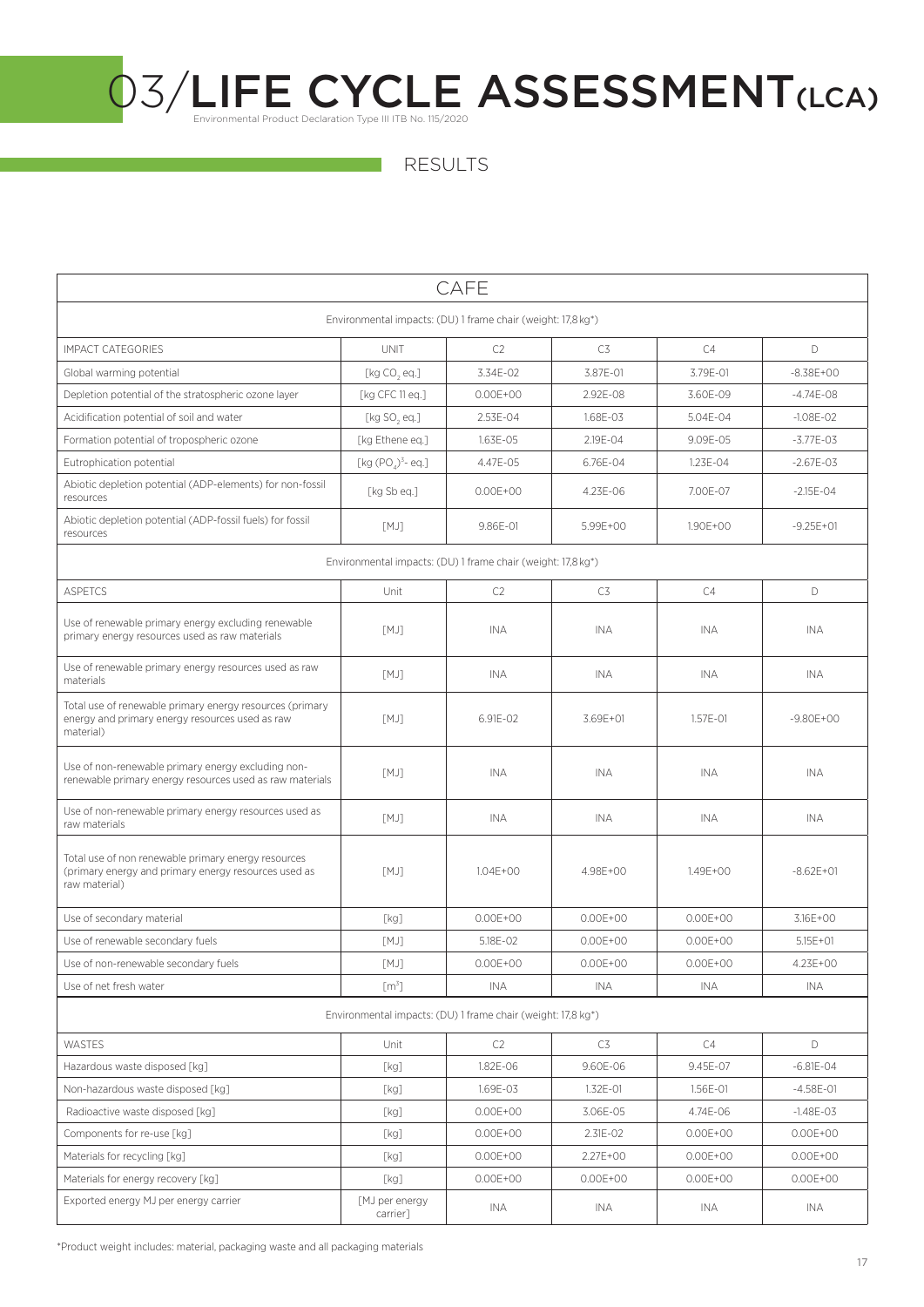RESULTS

| LEVITATE                                                                                                                     |                            |                                                              |                |              |              |  |  |  |
|------------------------------------------------------------------------------------------------------------------------------|----------------------------|--------------------------------------------------------------|----------------|--------------|--------------|--|--|--|
| Environmental impacts: (DU) 1 frame chair (weight: 20,2 kg <sup>*</sup> )                                                    |                            |                                                              |                |              |              |  |  |  |
| <b>IMPACT CATEGORIES</b>                                                                                                     | <b>UNIT</b>                | A1                                                           | A <sub>2</sub> | A3           | $A1-A3$      |  |  |  |
| Global warming potential                                                                                                     | [ $kg CO, eq.]$            | 4.83E+00                                                     | 4.59E-01       | $9.36E + 01$ | $9.89E + 01$ |  |  |  |
| Depletion potential of the stratospheric ozone layer                                                                         | [kg CFC 11 eq.]            | 2.59E-06                                                     | $0.00E + 00$   | $0.00E + 00$ | 2.59E-06     |  |  |  |
| Acidification potential of soil and water                                                                                    | [ $kg$ SO, eq.]            | 1.06E-01                                                     | 3.52E-03       | 3.94E-02     | 1.49E-01     |  |  |  |
| Formation potential of tropospheric ozone                                                                                    | [kg Ethene eq.]            | 6.80E-02                                                     | 2.36E-04       | 7.94E-03     | 7.62E-02     |  |  |  |
| Eutrophication potential                                                                                                     | [kg $(PO4)3$ - eq.]        | 2.50E-02                                                     | 6.37E-07       | 7.04E-03     | 3.20E-02     |  |  |  |
| Abiotic depletion potential (ADP-elements) for non-fossil<br>resources                                                       | [kg Sb eq.]                | 4.17E-03                                                     | $0.00E + 00$   | 3.47E-04     | 4.52E-03     |  |  |  |
| Abiotic depletion potential (ADP-fossil fuels) for fossil<br>resources                                                       | [MJ]                       | 3.28E+02                                                     | 2.59E+01       | 3.53E+02     | 7.07E+02     |  |  |  |
|                                                                                                                              |                            | Environmental impacts: (DU) 1 frame chair (weight: 20,2 kg*) |                |              |              |  |  |  |
| <b>ASPETCS</b>                                                                                                               | Unit                       | A1                                                           | A <sub>2</sub> | A3           | $A1-A3$      |  |  |  |
| Use of renewable primary energy excluding renewable<br>primary energy resources used as raw materials                        | [MJ]                       | <b>INA</b>                                                   | INA            | INA          | INA          |  |  |  |
| Use of renewable primary energy resources used as raw<br>materials                                                           | [MJ]                       | <b>INA</b>                                                   | INA            | INA          | <b>INA</b>   |  |  |  |
| Total use of renewable primary energy resources (primary<br>energy and primary energy resources used as raw<br>material)     | [MJ]                       | 3.08E+02                                                     | 1.81E+00       | 2.04E+01     | 3.30E+02     |  |  |  |
| Use of non-renewable primary energy excluding non-<br>renewable primary energy resources used as raw materials               | [MJ]                       | <b>INA</b>                                                   | <b>INA</b>     | <b>INA</b>   | <b>INA</b>   |  |  |  |
| Use of non-renewable primary energy resources used as<br>raw materials                                                       | [MJ]                       | INA.                                                         | <b>INA</b>     | INA          | INA.         |  |  |  |
| Total use of non renewable primary energy resources<br>(primary energy and primary energy resources used as<br>raw material) | [MJ]                       | 3.47E+02                                                     | $2.72E + 01$   | 3.71E+02     | 7.45E+02     |  |  |  |
| Use of secondary material                                                                                                    | [kg]                       | $6.11E + OO$                                                 | $0.00E + 00$   | $0.00E + 00$ | 6.11E+00     |  |  |  |
| Use of renewable secondary fuels                                                                                             | [MJ]                       | 8.92E-02                                                     | 1.36E+00       | $0.00E + 00$ | $1.45E + 00$ |  |  |  |
| Use of non-renewable secondary fuels                                                                                         | [MJ]                       | 6.13E-02                                                     | $0.00E + 00$   | $0.00E + 00$ | 6.13E-02     |  |  |  |
| Use of net fresh water                                                                                                       | [m <sup>3</sup> ]          | INA                                                          | INA            | INA          | INA          |  |  |  |
|                                                                                                                              |                            | Environmental impacts: (DU) 1 frame chair (weight: 20,2 kg*) |                |              |              |  |  |  |
| WASTES                                                                                                                       | Unit                       | A1                                                           | A <sub>2</sub> | A3           | $AI-A3$      |  |  |  |
| Hazardous waste disposed [kg]                                                                                                | [kg]                       | 1.01E-01                                                     | 3.52E-07       | 1.64E-01     | 2.66E-01     |  |  |  |
| Non-hazardous waste disposed [kq]                                                                                            | [kg]                       | 2.52E+00                                                     | 3.27E-04       | 2.42E-01     | 2.76E+00     |  |  |  |
| Radioactive waste disposed [kq]                                                                                              | [kg]                       | 5.75E-03                                                     | $0.00E + 00$   | $0.00E + 00$ | 5.75E-03     |  |  |  |
| Components for re-use [kg]                                                                                                   | [kg]                       | 9.96E-02                                                     | $0.00E + 00$   | $0.00E + 00$ | 9.96E-02     |  |  |  |
| Materials for recycling [kg]                                                                                                 | [kg]                       | 9.57E-02                                                     | $0.00E + 00$   | 9.38E+00     | 9.48E+00     |  |  |  |
| Materials for energy recovery [kg]                                                                                           | [kg]                       | $0.00E + 00$                                                 | $0.00E + 00$   | 3.31E+00     | 3.31E+00     |  |  |  |
| Exported energy MJ per energy carrier                                                                                        | [MJ per energy<br>carrier] | INA                                                          | INA            | INA          | INA          |  |  |  |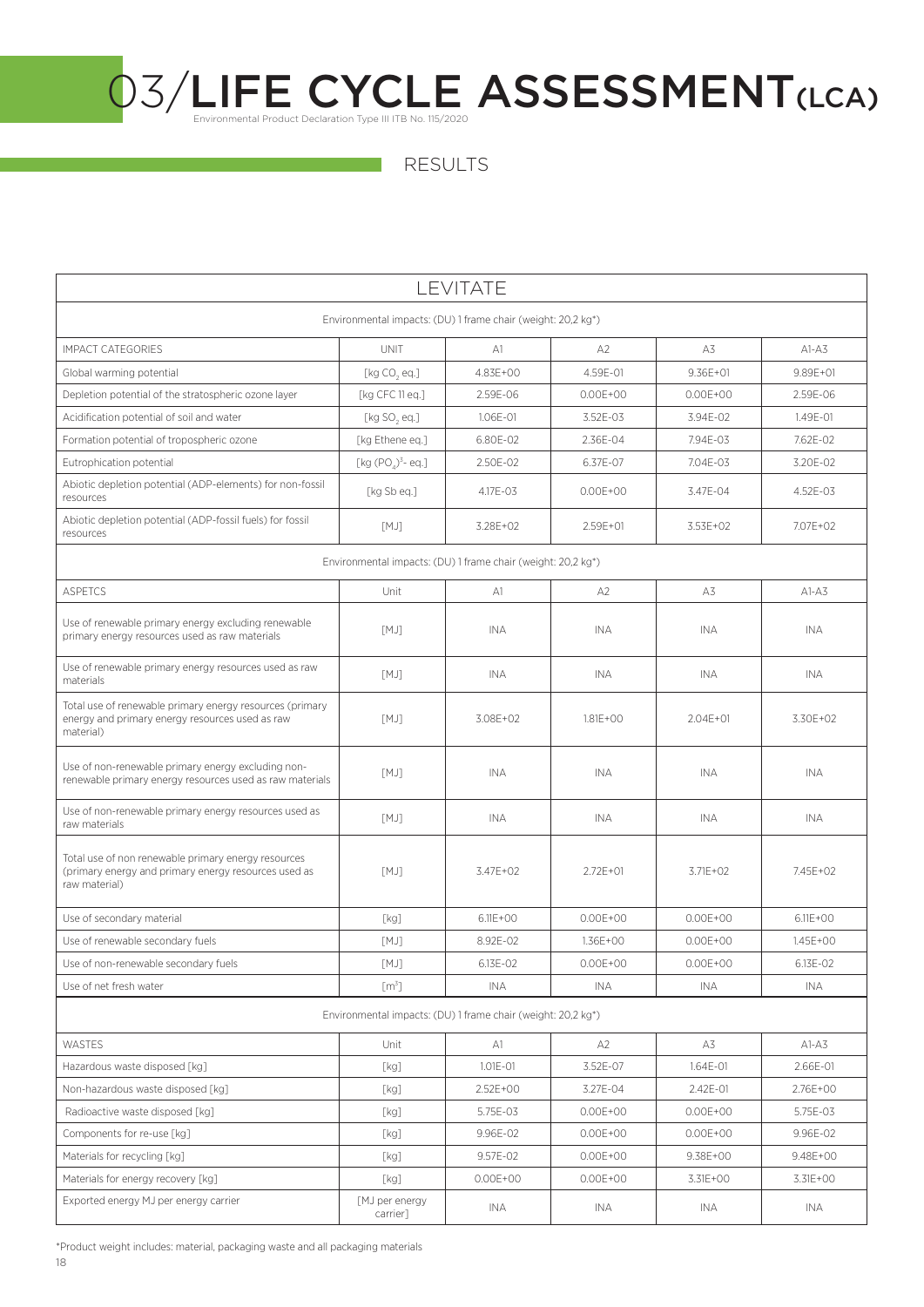| LEVITATE                                                                                                                     |                                                              |              |              |              |               |  |  |  |
|------------------------------------------------------------------------------------------------------------------------------|--------------------------------------------------------------|--------------|--------------|--------------|---------------|--|--|--|
| Environmental impacts: (DU) 1 frame chair (weight: 20,2 kg*)                                                                 |                                                              |              |              |              |               |  |  |  |
| <b>IMPACT CATEGORIES</b>                                                                                                     | <b>UNIT</b>                                                  | C2           | C3           | C4           | D             |  |  |  |
| Global warming potential                                                                                                     | [ $kg CO, eq.]$                                              | 4.71E-02     | 5.46E-01     | 1.05E+00     | $-1.46E + 01$ |  |  |  |
| Depletion potential of the stratospheric ozone layer                                                                         | [kg CFC 11 eq.]                                              | $0.00E + 00$ | 4.16E-08     | 1.14E-08     | $-9.40E - 08$ |  |  |  |
| Acidification potential of soil and water                                                                                    | [ $kg$ SO <sub>2</sub> eq.]                                  | 3.55E-04     | 2.23E-03     | 1.13E-03     | $-2.04E-02$   |  |  |  |
| Formation potential of tropospheric ozone                                                                                    | [kg Ethene eq.]                                              | 2.29E-05     | 3.12E-04     | 2.59E-04     | $-6.09E - 03$ |  |  |  |
| Eutrophication potential                                                                                                     | [kg $(PO4)3$ - eq.]                                          | 6.28E-05     | 8.53E-04     | 3.31E-04     | $-4.54E-03$   |  |  |  |
| Abiotic depletion potential (ADP-elements) for non-fossil<br>resources                                                       | [kg Sb eq.]                                                  | $0.00E + 00$ | 6.85E-06     | 2.19E-06     | $-5.52E - 04$ |  |  |  |
| Abiotic depletion potential (ADP-fossil fuels) for fossil<br>resources                                                       | [MJ]                                                         | 1.39E+00     | 8.30E+00     | 3.86E+00     | $-1.26E + 02$ |  |  |  |
|                                                                                                                              | Environmental impacts: (DU) 1 frame chair (weight: 20,2 kg*) |              |              |              |               |  |  |  |
| <b>ASPETCS</b>                                                                                                               | Unit                                                         | C2           | C3           | C4           | D             |  |  |  |
| Use of renewable primary energy excluding renewable<br>primary energy resources used as raw materials                        | [MJ]                                                         | <b>INA</b>   | <b>INA</b>   | INA          | <b>INA</b>    |  |  |  |
| Use of renewable primary energy resources used as raw<br>materials                                                           | [MJ]                                                         | <b>INA</b>   | INA          | INA          | INA           |  |  |  |
| Total use of renewable primary energy resources (primary<br>energy and primary energy resources used as raw<br>material)     | [MJ]                                                         | 9.71E-02     | 3.69E+01     | 3.60E-01     | $-6.28E+00$   |  |  |  |
| Use of non-renewable primary energy excluding non-<br>renewable primary energy resources used as raw materials               | [MJ]                                                         | <b>INA</b>   | <b>INA</b>   | <b>INA</b>   | <b>INA</b>    |  |  |  |
| Use of non-renewable primary energy resources used as<br>raw materials                                                       | [MJ]                                                         | <b>INA</b>   | <b>INA</b>   | <b>INA</b>   | <b>INA</b>    |  |  |  |
| Total use of non renewable primary energy resources<br>(primary energy and primary energy resources used as<br>raw material) | [MJ]                                                         | $1.46E + 00$ | 7.27E+00     | 3.19E+00     | $-1.10E + 02$ |  |  |  |
| Use of secondary material                                                                                                    | [kg]                                                         | $0.00E + 00$ | $0.00E + 00$ | $0.00E + 00$ | 3.14E+00      |  |  |  |
| Use of renewable secondary fuels                                                                                             | [MJ]                                                         | 7.29F-02     | $0.00E + 00$ | $0.00E + 00$ | 5.13E+01      |  |  |  |
| Use of non-renewable secondary fuels                                                                                         | $[MJ]$                                                       | $0.00E + 00$ | $0.00E + 00$ | $0.00E + 00$ | 4.21E+00      |  |  |  |
| Use of net fresh water                                                                                                       | [m <sup>3</sup> ]                                            | INA          | INA          | INA          | <b>INA</b>    |  |  |  |
|                                                                                                                              | Environmental impacts: (DU) 1 frame chair (weight: 20,2 kg*) |              |              |              |               |  |  |  |
| WASTES                                                                                                                       | Unit                                                         | C2           | C3           | C4           | D             |  |  |  |
| Hazardous waste disposed [kg]                                                                                                | [kg]                                                         | 1.82E-06     | 1.29E-05     | 3.00E-06     | $-1.75E - 03$ |  |  |  |
| Non-hazardous waste disposed [kg]                                                                                            | [kg]                                                         | 1.69E-03     | 2.98E-01     | 4.35E-01     | $-1.31E + 00$ |  |  |  |
| Radioactive waste disposed [kq]                                                                                              | [kg]                                                         | $0.00E + 00$ | 5.45E-05     | 8.45E-06     | $-3.81E - 03$ |  |  |  |
| Components for re-use [kg]                                                                                                   | [kg]                                                         | $0.00E + 00$ | 5.98E-02     | $0.00E + 00$ | $0.00E + 00$  |  |  |  |
| Materials for recycling [kg]                                                                                                 | [kg]                                                         | $0.00E + 00$ | 5.86E+00     | $0.00E + 00$ | $0.00E + 00$  |  |  |  |
| Materials for energy recovery [kg]                                                                                           | [kg]                                                         | $0.00E + 00$ | $0.00E + 00$ | $0.00E + 00$ | $0.00E + 00$  |  |  |  |
| Exported energy MJ per energy carrier                                                                                        | [MJ per energy<br>carrier]                                   | INA.         | INA          | INA          | INA           |  |  |  |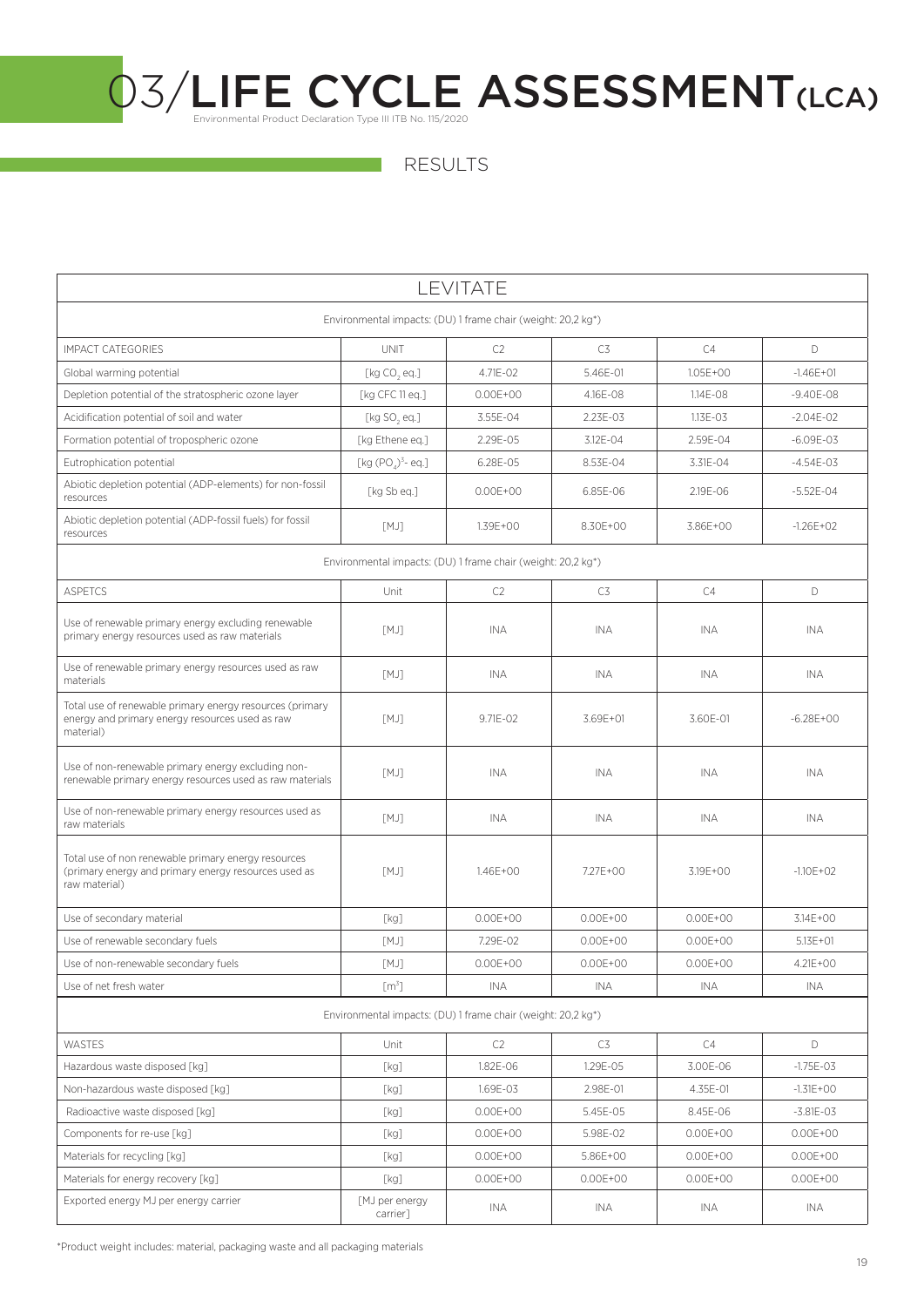RESULTS

| <b>POLYFOLD</b>                                                                                                              |                                                                                                                                                                                                           |                                                             |                |              |              |  |  |  |
|------------------------------------------------------------------------------------------------------------------------------|-----------------------------------------------------------------------------------------------------------------------------------------------------------------------------------------------------------|-------------------------------------------------------------|----------------|--------------|--------------|--|--|--|
| Environmental impacts: (DU) 1 frame chair (weight: 4,6 kg*)                                                                  |                                                                                                                                                                                                           |                                                             |                |              |              |  |  |  |
| <b>IMPACT CATEGORIES</b>                                                                                                     | <b>UNIT</b>                                                                                                                                                                                               | A1                                                          | A <sub>2</sub> | A3           | $AI-AS$      |  |  |  |
| Global warming potential                                                                                                     | [ $kg CO, eq.]$                                                                                                                                                                                           | 7.16E+00                                                    | 5.07E-02       | 3.44E+00     | $1.07E + 01$ |  |  |  |
| Depletion potential of the stratospheric ozone layer                                                                         | [kg CFC 11 eq.]                                                                                                                                                                                           | 1.68E-07                                                    | $0.00E + 00$   | $0.00E + 00$ | 1.68E-07     |  |  |  |
| Acidification potential of soil and water                                                                                    | [kg SO, eq.]                                                                                                                                                                                              | 2.18E-02                                                    | 4.01E-04       | 1.42E-03     | 2.37E-02     |  |  |  |
| Formation potential of tropospheric ozone                                                                                    | [kg Ethene eq.]                                                                                                                                                                                           | 3.15E-03                                                    | 2.57E-05       | 2.77E-04     | 3.46E-03     |  |  |  |
| Eutrophication potential                                                                                                     | [kg $(PO4)3$ - eq.]                                                                                                                                                                                       | 5.65E-03                                                    | 5.06E-06       | 1.87E-04     | 5.85E-03     |  |  |  |
| Abiotic depletion potential (ADP-elements) for non-fossil<br>resources                                                       | [kg Sb eq.]                                                                                                                                                                                               | 2.52E-02                                                    | $0.00E + 00$   | 1.28E-05     | 2.52E-02     |  |  |  |
| Abiotic depletion potential (ADP-fossil fuels) for fossil<br>resources                                                       | [MJ]                                                                                                                                                                                                      | $1.22E + 02$                                                | 2.38E+00       | $1.73E + 01$ | $1.41E + 02$ |  |  |  |
|                                                                                                                              |                                                                                                                                                                                                           | Environmental impacts: (DU) 1 frame chair (weight: 4,6 kg*) |                |              |              |  |  |  |
| <b>ASPETCS</b>                                                                                                               | Unit                                                                                                                                                                                                      | A1                                                          | A <sub>2</sub> | A3           | $A1-A3$      |  |  |  |
| Use of renewable primary energy excluding renewable<br>primary energy resources used as raw materials                        | [MJ]                                                                                                                                                                                                      | <b>INA</b>                                                  | <b>INA</b>     | INA          | <b>INA</b>   |  |  |  |
| Use of renewable primary energy resources used as raw<br>materials                                                           | [MJ]                                                                                                                                                                                                      | <b>INA</b>                                                  | <b>INA</b>     | INA          | <b>INA</b>   |  |  |  |
| Total use of renewable primary energy resources (primary<br>energy and primary energy resources used as raw<br>material)     | [MJ]                                                                                                                                                                                                      | $6.01E + 00$                                                | 1.66E-01       | $1.07E + 00$ | 7.25E+00     |  |  |  |
| Use of non-renewable primary energy excluding non-<br>renewable primary energy resources used as raw materials               | [MJ]                                                                                                                                                                                                      | INA.                                                        | <b>INA</b>     | INA          | <b>INA</b>   |  |  |  |
| Use of non-renewable primary energy resources used as<br>raw materials                                                       | [MJ]                                                                                                                                                                                                      | <b>INA</b>                                                  | INA            | INA          | INA          |  |  |  |
| Total use of non renewable primary energy resources<br>(primary energy and primary energy resources used as<br>raw material) | [MJ]                                                                                                                                                                                                      | 1.38E+02                                                    | 2.49E+00       | $0.00E + 00$ | $1.41E + 02$ |  |  |  |
| Use of secondary material                                                                                                    | [kg]                                                                                                                                                                                                      | 2.63E+00                                                    | $0.00E + 00$   | $0.00E + 00$ | 2.63E+00     |  |  |  |
| Use of renewable secondary fuels                                                                                             | [MJ]                                                                                                                                                                                                      | 5.08E-02                                                    | 1.25E-01       | $0.00E + 00$ | 1.76E-01     |  |  |  |
| Use of non-renewable secondary fuels                                                                                         | $[MJ] \centering% \includegraphics[width=1.0\textwidth]{Figures/PN1.png} \caption{The 3D (top) and 4D (bottom) are shown in the left and right. The 4D (bottom) is shown in the right.} \label{fig:TPN1}$ | 6.13E-02                                                    | $0.00E + 00$   | $0.00E + 00$ | 6.13E-02     |  |  |  |
| Use of net fresh water                                                                                                       | [m <sup>3</sup> ]                                                                                                                                                                                         | INA                                                         | INA            | <b>INA</b>   | INA          |  |  |  |
|                                                                                                                              |                                                                                                                                                                                                           | Environmental impacts: (DU) 1 frame chair (weight: 4,6 kg*) |                |              |              |  |  |  |
| WASTES                                                                                                                       | Unit                                                                                                                                                                                                      | A1                                                          | A2             | A3           | $A1-A3$      |  |  |  |
| Hazardous waste disposed [kg]                                                                                                | [kg]                                                                                                                                                                                                      | 1.63E-03                                                    | 2.25E-06       | 1.63E-02     | 1.79E-02     |  |  |  |
| Non-hazardous waste disposed [kq]                                                                                            | [kg]                                                                                                                                                                                                      | 3.99E-01                                                    | 2.09E-03       | 2.70E-02     | 4.28E-01     |  |  |  |
| Radioactive waste disposed [kg]                                                                                              | [kg]                                                                                                                                                                                                      | 2.22E-03                                                    | $0.00E + 00$   | $0.00E + 00$ | 2.22E-03     |  |  |  |
| Components for re-use [kg]                                                                                                   | [kg]                                                                                                                                                                                                      | 5.17E-02                                                    | $0.00E + 00$   | $0.00E + 00$ | 5.17E-02     |  |  |  |
| Materials for recycling [kg]                                                                                                 | [kg]                                                                                                                                                                                                      | 4.97E-02                                                    | $0.00E + 00$   | 5.33E-01     | 5.83E-01     |  |  |  |
| Materials for energy recovery [kg]                                                                                           | [kg]                                                                                                                                                                                                      | $0.00E + 00$                                                | $0.00E + 00$   | 4.46E-02     | 4.46E-02     |  |  |  |
| Exported energy MJ per energy carrier                                                                                        | [MJ per energy<br>carrier]                                                                                                                                                                                | INA                                                         | INA            | INA          | INA          |  |  |  |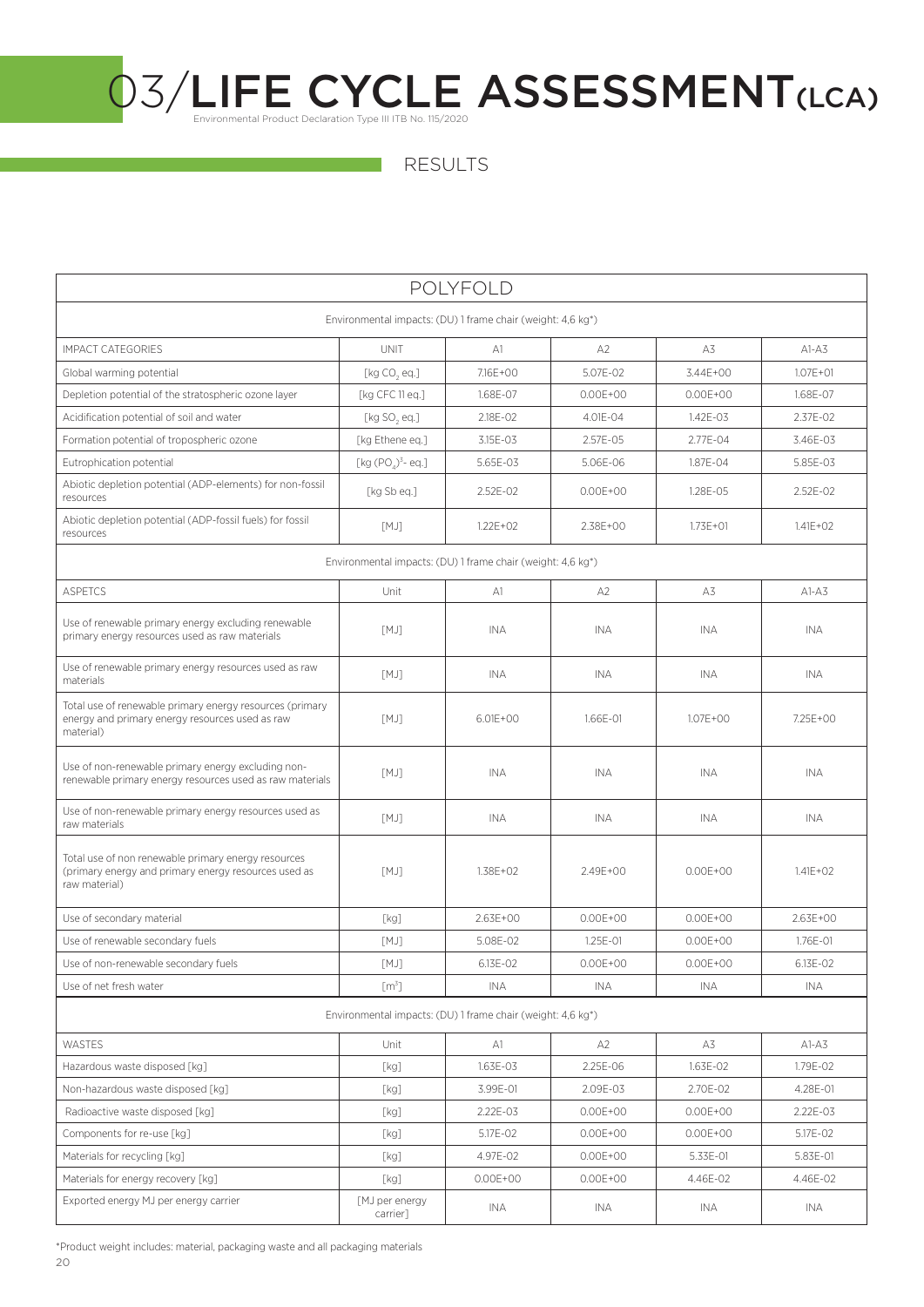| POLYFOLD                                                                                                                     |                                                             |              |              |              |               |  |  |  |
|------------------------------------------------------------------------------------------------------------------------------|-------------------------------------------------------------|--------------|--------------|--------------|---------------|--|--|--|
| Environmental impacts: (DU) 1 frame chair (weight: 4,6 kg*)                                                                  |                                                             |              |              |              |               |  |  |  |
| <b>IMPACT CATEGORIES</b>                                                                                                     | <b>UNIT</b>                                                 | C2           | C3           | C4           | D             |  |  |  |
| Global warming potential                                                                                                     | [ $kg CO, eq.]$                                             | 8.56E-03     | $2.61E - 01$ | $1.11E + 00$ | $-4.51E+00$   |  |  |  |
| Depletion potential of the stratospheric ozone layer                                                                         | [kg CFC 11 eq.]                                             | $0.00E + 00$ | 2.09E-08     | 1.30E-08     | $-3.78E-08$   |  |  |  |
| Acidification potential of soil and water                                                                                    | [ $kg$ SO <sub>2</sub> eq.]                                 | 6.46E-05     | 9.03E-04     | 1.04E-03     | $-8.06E - 03$ |  |  |  |
| Formation potential of tropospheric ozone                                                                                    | [kg Ethene eq.]                                             | 4.17E-06     | 1.54E-04     | 2.80E-04     | $-1.48E - 03$ |  |  |  |
| Eutrophication potential                                                                                                     | [kg $(PO4)3$ - eq.]                                         | 1.14E-05     | 2.97E-04     | 3.46E-04     | $-1.44E - 03$ |  |  |  |
| Abiotic depletion potential (ADP-elements) for non-fossil<br>resources                                                       | [kg Sb eq.]                                                 | $0.00E + 00$ | 4.39E-06     | 2.49E-06     | $-2.85E - 04$ |  |  |  |
| Abiotic depletion potential (ADP-fossil fuels) for fossil<br>resources                                                       | [MJ]                                                        | 2.52E-01     | 3.83E+00     | 3.27E+00     | $-2.87E + 01$ |  |  |  |
|                                                                                                                              | Environmental impacts: (DU) 1 frame chair (weight: 4,6 kg*) |              |              |              |               |  |  |  |
| <b>ASPETCS</b>                                                                                                               | Unit                                                        | C2           | C3           | C4           | D             |  |  |  |
| Use of renewable primary energy excluding renewable<br>primary energy resources used as raw materials                        | [MJ]                                                        | <b>INA</b>   | INA          | INA          | INA           |  |  |  |
| Use of renewable primary energy resources used as raw<br>materials                                                           | [MJ]                                                        | <b>INA</b>   | INA          | INA          | INA           |  |  |  |
| Total use of renewable primary energy resources (primary<br>energy and primary energy resources used as raw<br>material)     | [MJ]                                                        | 1.77E-02     | 3.27E-01     | 3.40E-01     | $-2.95E+00$   |  |  |  |
| Use of non-renewable primary energy excluding non-<br>renewable primary energy resources used as raw materials               | [MJ]                                                        | <b>INA</b>   | <b>INA</b>   | <b>INA</b>   | <b>INA</b>    |  |  |  |
| Use of non-renewable primary energy resources used as<br>raw materials                                                       | [MJ]                                                        | <b>INA</b>   | INA          | <b>INA</b>   | <b>INA</b>    |  |  |  |
| Total use of non renewable primary energy resources<br>(primary energy and primary energy resources used as<br>raw material) | [MJ]                                                        | 2.65E-01     | 3.74E+00     | 2.85E+00     | $-2.02E + 01$ |  |  |  |
| Use of secondary material                                                                                                    | [kg]                                                        | $0.00E + 00$ | $0.00E + 00$ | $0.00E + 00$ | $0.00E + 00$  |  |  |  |
| Use of renewable secondary fuels                                                                                             | [MJ]                                                        | 1.32E-02     | $0.00E + 00$ | $0.00E + 00$ | $0.00E + 00$  |  |  |  |
| Use of non-renewable secondary fuels                                                                                         | [MJ]                                                        | $0.00E + 00$ | $0.00E + 00$ | $0.00E + 00$ | $0.00E + 00$  |  |  |  |
| Use of net fresh water                                                                                                       | [m <sup>3</sup> ]                                           | INA          | INA          | INA          | <b>INA</b>    |  |  |  |
|                                                                                                                              | Environmental impacts: (DU) 1 frame chair (weight: 4,6 kg*) |              |              |              |               |  |  |  |
| <b>WASTES</b>                                                                                                                | Unit                                                        | C2           | C3           | C4           | D             |  |  |  |
| Hazardous waste disposed [kg]                                                                                                | [kg]                                                        | 1.82E-06     | 5.49E-06     | 3.42E-06     | $-9.09E - 04$ |  |  |  |
| Non-hazardous waste disposed [kg]                                                                                            | [kg]                                                        | 1.69E-03     | 2.14E-01     | 4.65E-01     | $-3.66E - 01$ |  |  |  |
| Radioactive waste disposed [kg]                                                                                              | [kg]                                                        | $0.00E + 00$ | 2.62E-05     | 6.20E-06     | $-1.98E - 03$ |  |  |  |
| Components for re-use [kg]                                                                                                   | [kg]                                                        | $0.00E + 00$ | 3.11E-02     | $0.00E + 00$ | $0.00E + 00$  |  |  |  |
| Materials for recycling [kg]                                                                                                 | [kg]                                                        | $0.00E + 00$ | 3.04E+00     | $0.00E + 00$ | $0.00E + 00$  |  |  |  |
| Materials for energy recovery [kg]                                                                                           | [kg]                                                        | $0.00E + 00$ | $0.00E + 00$ | $0.00E + 00$ | $0.00E + 00$  |  |  |  |
| Exported energy MJ per energy carrier                                                                                        | [MJ per energy<br>carrier]                                  | INA          | INA          | INA          | <b>INA</b>    |  |  |  |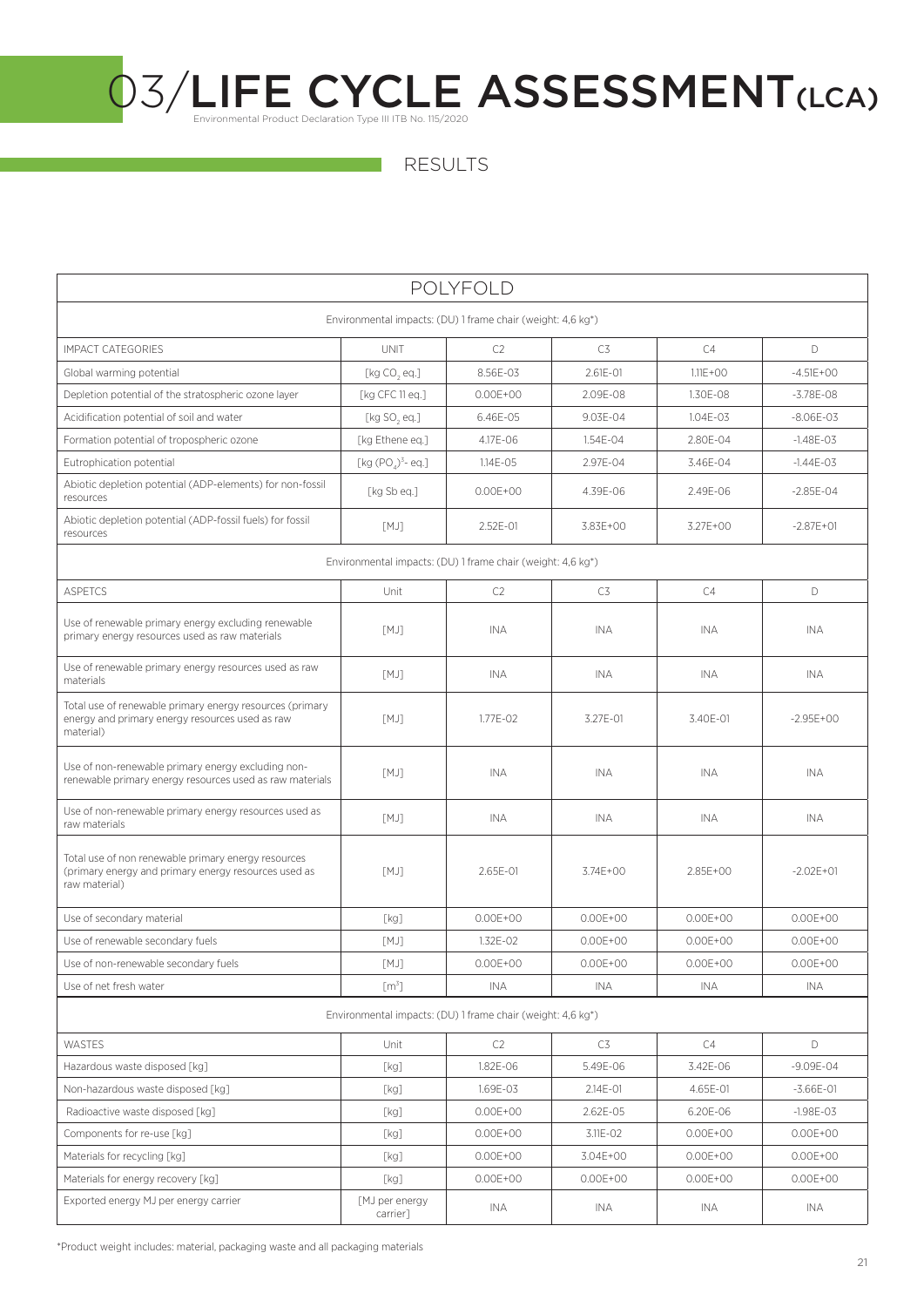RESULTS

| WING II                                                                                                                      |                             |              |                |              |              |  |  |  |
|------------------------------------------------------------------------------------------------------------------------------|-----------------------------|--------------|----------------|--------------|--------------|--|--|--|
| Environmental impacts: (DU) 1 frame chair (weight: 20,2 kg*)                                                                 |                             |              |                |              |              |  |  |  |
| <b>IMPACT CATEGORIES</b>                                                                                                     | <b>UNIT</b>                 | A1           | A2             | A3           | $A1-A3$      |  |  |  |
| Global warming potential                                                                                                     | [ $kg CO, eq.]$             | $4.34F + 00$ | 2.28E-01       | 3.55E+01     | $4.01E + 01$ |  |  |  |
| Depletion potential of the stratospheric ozone layer                                                                         | [kg CFC 11 eq.]             | 7.25E-07     | $0.00E + 00$   | $0.00E + 00$ | 7.25E-07     |  |  |  |
| Acidification potential of soil and water                                                                                    | [ $kg$ SO <sub>2</sub> eq.] | 6.74E-02     | 1.68E-03       | 1.51E-02     | 8.42E-02     |  |  |  |
| Formation potential of tropospheric ozone                                                                                    | [kg Ethene eq.]             | 6.13E-03     | 1.18E-04       | 2.67E-03     | 8.92E-03     |  |  |  |
| Eutrophication potential                                                                                                     | [kg $(POA)3$ - eq.]         | 1.30E-02     | 4.43E-05       | 2.77E-03     | 1.58E-02     |  |  |  |
| Abiotic depletion potential (ADP-elements) for non-fossil<br>resources                                                       | [kg Sb eg.]                 | 2.33E-03     | $0.00E + 00$   | 1.31E-04     | 2.47E-03     |  |  |  |
| Abiotic depletion potential (ADP-fossil fuels) for fossil<br>resources                                                       | [MJ]                        | 2.60E+02     | 4.85E+00       | 1.23E+02     | 3.88E+02     |  |  |  |
| Environmental impacts: (DU) 1 frame chair (weight: 20,2 kg*)                                                                 |                             |              |                |              |              |  |  |  |
| <b>ASPETCS</b>                                                                                                               | Unit                        | A1           | A <sub>2</sub> | A3           | $A1-A3$      |  |  |  |
| Use of renewable primary energy excluding renewable<br>primary energy resources used as raw materials                        | [MJ]                        | <b>INA</b>   | INA            | INA          | INA          |  |  |  |
| Use of renewable primary energy resources used as raw<br>materials                                                           | [MJ]                        | <b>INA</b>   | INA            | INA          | INA          |  |  |  |
| Total use of renewable primary energy resources (primary<br>energy and primary energy resources used as raw<br>material)     | [MJ]                        | $1.83E + 02$ | 3.40E-01       | $6.91E + 00$ | $1.90E + 02$ |  |  |  |
| Use of non-renewable primary energy excluding non-<br>renewable primary energy resources used as raw materials               | [MJ]                        | <b>INA</b>   | <b>INA</b>     | <b>INA</b>   | <b>INA</b>   |  |  |  |
| Use of non-renewable primary energy resources used as<br>raw materials                                                       | [MJ]                        | INA.         | <b>INA</b>     | INA          | INA.         |  |  |  |
| Total use of non renewable primary energy resources<br>(primary energy and primary energy resources used as<br>raw material) | [MJ]                        | 2.77E+02     | 5.10E+00       | $1.29E + 02$ | 4.12E+02     |  |  |  |
| Use of secondary material                                                                                                    | [kg]                        | 3.31E+00     | $0.00E + 00$   | $0.00E + 00$ | 3.31E+00     |  |  |  |
| Use of renewable secondary fuels                                                                                             | [MJ]                        | 5.72E-02     | 2.55E-01       | $0.00E + 00$ | 3.12E-01     |  |  |  |
| Use of non-renewable secondary fuels                                                                                         | [MJ]                        | 6.13E-02     | $0.00E + 00$   | $0.00E + 00$ | 6.13E-02     |  |  |  |
| Use of net fresh water                                                                                                       | [m <sup>3</sup> ]           | <b>INA</b>   | INA            | INA          | INA          |  |  |  |
| Environmental impacts: (DU) 1 frame chair (weight: 20,2 kg*)                                                                 |                             |              |                |              |              |  |  |  |
| WASTES                                                                                                                       | Unit                        | A1           | A <sub>2</sub> | A3           | $AI-A3$      |  |  |  |
| Hazardous waste disposed [kg]                                                                                                | [kg]                        | 2.56E-02     | 9.62E-06       | 7.60E-02     | 1.02E-01     |  |  |  |
| Non-hazardous waste disposed [kg]                                                                                            | [kg]                        | 1.35E+00     | 8.93E-03       | 7.68E-02     | 1.43E+00     |  |  |  |
| Radioactive waste disposed [kg]                                                                                              | [kg]                        | 5.46E-03     | $0.00E + 00$   | $0.00E + 00$ | 5.46E-03     |  |  |  |
| Components for re-use [kg]                                                                                                   | [kg]                        | 5.33E-02     | $0.00E + 00$   | $0.00E + 00$ | 5.33E-02     |  |  |  |
| Materials for recycling [kg]                                                                                                 | [kg]                        | 5.12E-02     | $0.00E + 00$   | 2.84E+00     | 2.89E+00     |  |  |  |
| Materials for energy recovery [kg]                                                                                           | [kg]                        | 3.06E-05     | $0.00E + 00$   | 1.26E+00     | 1.26E+00     |  |  |  |
| Exported energy MJ per energy carrier                                                                                        | [MJ per energy<br>carrier]  | INA          | INA            | INA          | INA          |  |  |  |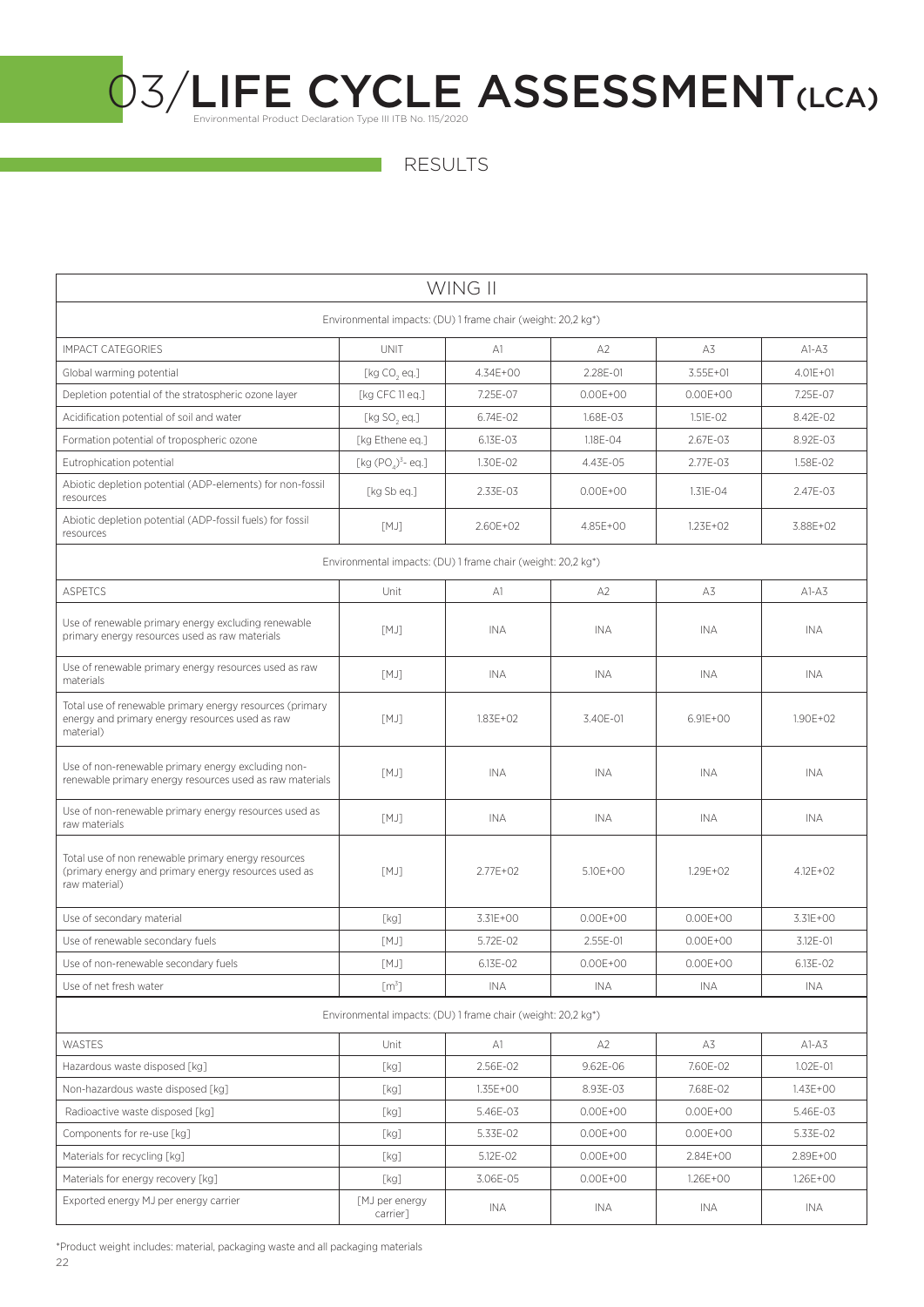| WING II                                                                                                                      |                            |                |              |              |               |  |  |  |
|------------------------------------------------------------------------------------------------------------------------------|----------------------------|----------------|--------------|--------------|---------------|--|--|--|
| Environmental impacts: (DU) 1 frame chair (weight: 20.2 kg*)                                                                 |                            |                |              |              |               |  |  |  |
| <b>IMPACT CATEGORIES</b>                                                                                                     | <b>UNIT</b>                | C <sub>2</sub> | C3           | C4           | D             |  |  |  |
| Global warming potential                                                                                                     | [ $kg CO, eq.]$            | 3.79E-02       | 4.31E-01     | 4.23E-01     | $-9.76E + 00$ |  |  |  |
| Depletion potential of the stratospheric ozone layer                                                                         | [kg CFC 11 eq.]            | $0.00E + 00$   | 3.24E-08     | 4.03E-09     | $-5.89E - 08$ |  |  |  |
| Acidification potential of soil and water                                                                                    | $[kg$ SO <sub>2</sub> eq.] | 2.86E-04       | 1.87E-03     | 5.62E-04     | $-1.35E-02$   |  |  |  |
| Formation potential of tropospheric ozone                                                                                    | [kg Ethene eq.]            | 1.85E-05       | 2.44E-04     | $1.02E - 04$ | $-4.24E - 03$ |  |  |  |
| Eutrophication potential                                                                                                     | [kg $(POa)3$ - eq.]        | 5.06E-05       | 7.51E-04     | 1.38E-04     | $-3.13E - 03$ |  |  |  |
| Abiotic depletion potential (ADP-elements) for non-fossil<br>resources                                                       | [kg Sb eq.]                | $0.00E + 00$   | 4.71F-06     | 7.82E-07     | $-2.96E - 04$ |  |  |  |
| Abiotic depletion potential (ADP-fossil fuels) for fossil<br>resources                                                       | [MJ]                       | $1.12E + 00$   | 6.67E+00     | $2.12E + 00$ | $-1.08E + 02$ |  |  |  |
| Environmental impacts: (DU) 1 frame chair (weight: 20.2 kg <sup>*</sup> )                                                    |                            |                |              |              |               |  |  |  |
| <b>ASPETCS</b>                                                                                                               | Unit                       | C2             | C3           | C4           | D             |  |  |  |
| Use of renewable primary energy excluding renewable<br>primary energy resources used as raw materials                        | [MJ]                       | INA            | INA          | INA          | INA           |  |  |  |
| Use of renewable primary energy resources used as raw<br>materials                                                           | [MJ]                       | <b>INA</b>     | INA          | INA          | INA           |  |  |  |
| Total use of renewable primary energy resources (primary<br>energy and primary energy resources used as raw<br>material)     | [MJ]                       | 7.82E-02       | $4.10E + 01$ | $1.75F - 01$ | $-1.03E + 01$ |  |  |  |
| Use of non-renewable primary energy excluding non-<br>renewable primary energy resources used as raw materials               | [MJ]                       | <b>INA</b>     | <b>INA</b>   | <b>INA</b>   | <b>INA</b>    |  |  |  |
| Use of non-renewable primary energy resources used as<br>raw materials                                                       | [MJ]                       | <b>INA</b>     | INA.         | <b>INA</b>   | INA           |  |  |  |
| Total use of non renewable primary energy resources<br>(primary energy and primary energy resources used as<br>raw material) | [MJ]                       | $1.17E + 00$   | 5.56E+00     | 1.66E+00     | $-9.96E + 01$ |  |  |  |
| Use of secondary material                                                                                                    | [kg]                       | $0.00E + 00$   | $0.00E + 00$ | $0.00E + 00$ | 3.50E+00      |  |  |  |
| Use of renewable secondary fuels                                                                                             | [MJ]                       | 5.87E-02       | $0.00E + 00$ | $0.00E + 00$ | $5.72E + 01$  |  |  |  |
| Use of non-renewable secondary fuels                                                                                         | [MJ]                       | $0.00E + 00$   | $0.00E + 00$ | $0.00E + 00$ | 4.69E+00      |  |  |  |
| Use of net fresh water                                                                                                       | [m <sup>3</sup> ]          | INA            | <b>INA</b>   | INA          | INA           |  |  |  |
| Environmental impacts: (DU) 1 frame chair (weight: 20.2 kg*)                                                                 |                            |                |              |              |               |  |  |  |
| WASTES                                                                                                                       | Unit                       | C2             | C3           | C4           | D             |  |  |  |
| Hazardous waste disposed [kg]                                                                                                | [kg]                       | 1.82E-06       | 1.07E-05     | 1.06E-06     | $-9.40E - 04$ |  |  |  |
| Non-hazardous waste disposed [kq]                                                                                            | [kg]                       | 1.69E-03       | 1.60E-01     | 1.74E-01     | $-4.96E - 01$ |  |  |  |
| Radioactive waste disposed [kg]                                                                                              | [kg]                       | $0.00E + 00$   | 3.69E-05     | 5.28E-06     | $-2.04E - 03$ |  |  |  |
| Components for re-use [kg]                                                                                                   | [kg]                       | $0.00E + 00$   | 3.20E-02     | $0.00E + 00$ | $0.00E + 00$  |  |  |  |
| Materials for recycling [kg]                                                                                                 | [kg]                       | $0.00E + 00$   | 3.13E+00     | $0.00E + 00$ | $0.00E + 00$  |  |  |  |
| Materials for energy recovery [kg]                                                                                           | [kg]                       | $0.00E + 00$   | $0.00E + 00$ | $0.00E + 00$ | $0.00E + 00$  |  |  |  |
| Exported energy MJ per energy carrier                                                                                        | [MJ per energy<br>carrier] | INA            | INA          | INA          | INA           |  |  |  |